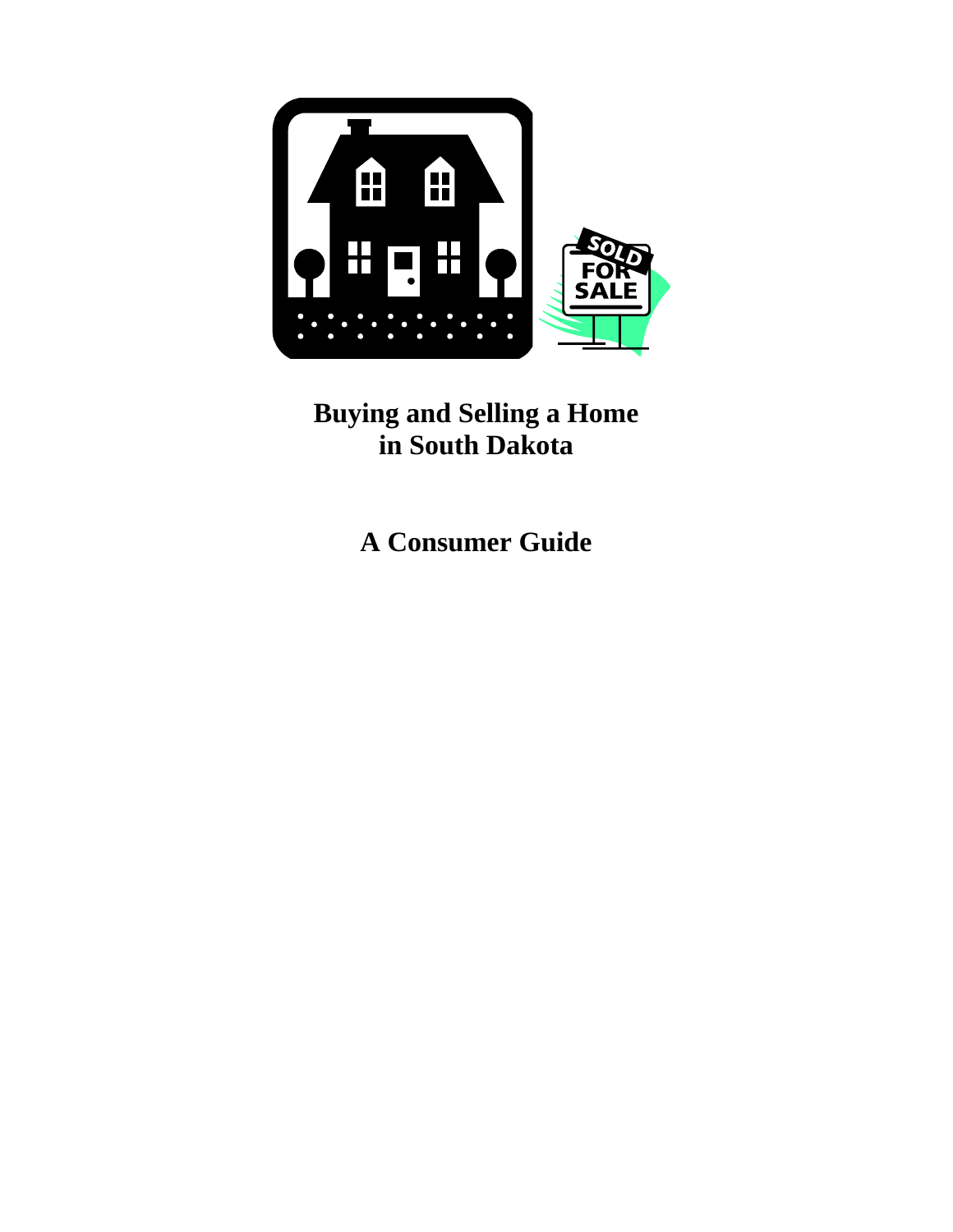# **MISSION STATEMENT**

The South Dakota Real Estate Commission is a regulatory body charged with administering the real estate licensing act, the timeshare act, the condominium act, and the subdivision act. The mission of the real estate commission is to protect the interest of the public when engaged in a real estate transaction. It is the commission's responsibility to enforce standards for education, licensing, and practice of real estate brokers, salespersons, auctioneers, property managers, residential rental agents, timeshare agents and home inspectors, and for registration of condominium, timeshare, and subdivision projects.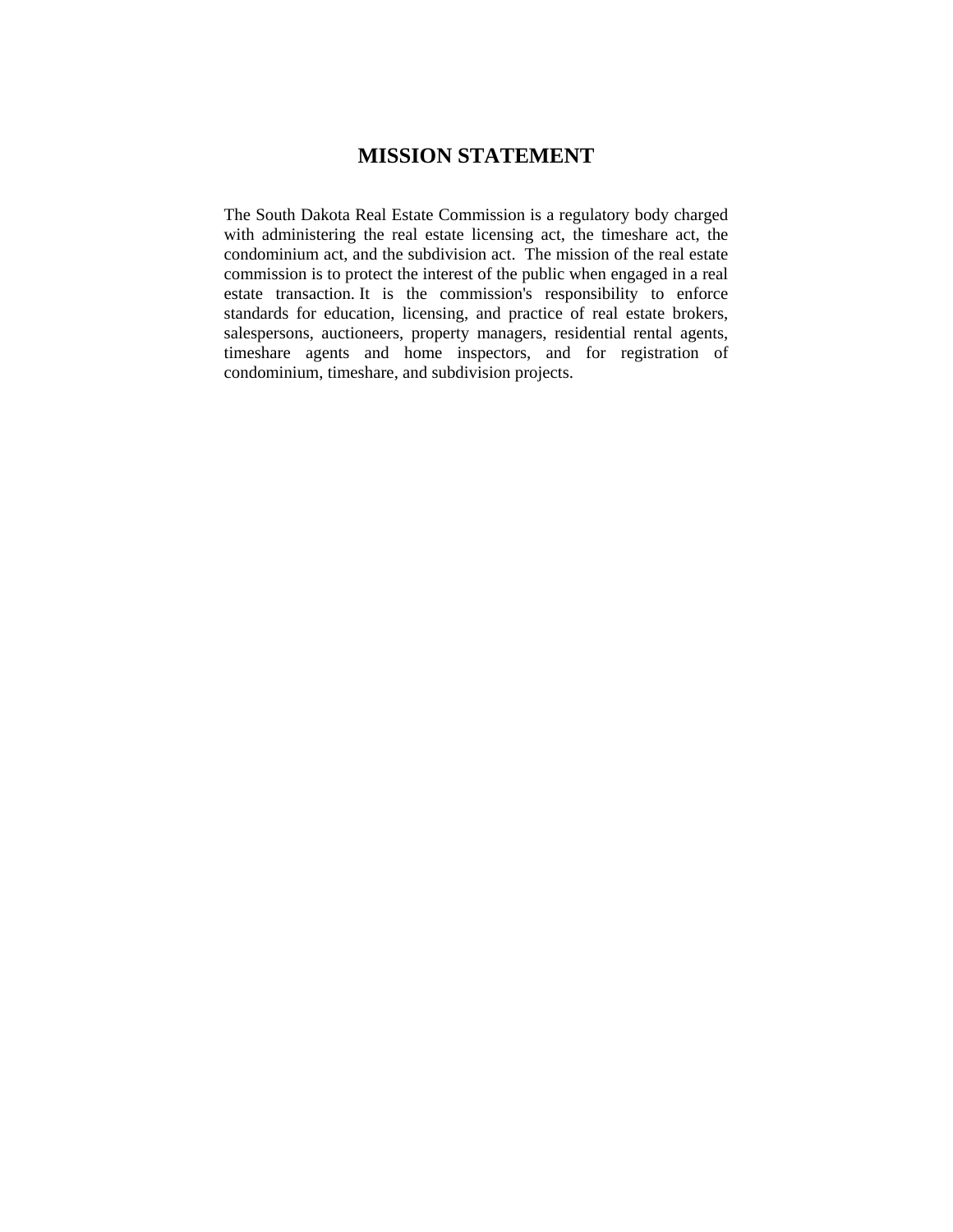# **CONTENTS**

| Page |
|------|
|      |
|      |
|      |
|      |
|      |
|      |
|      |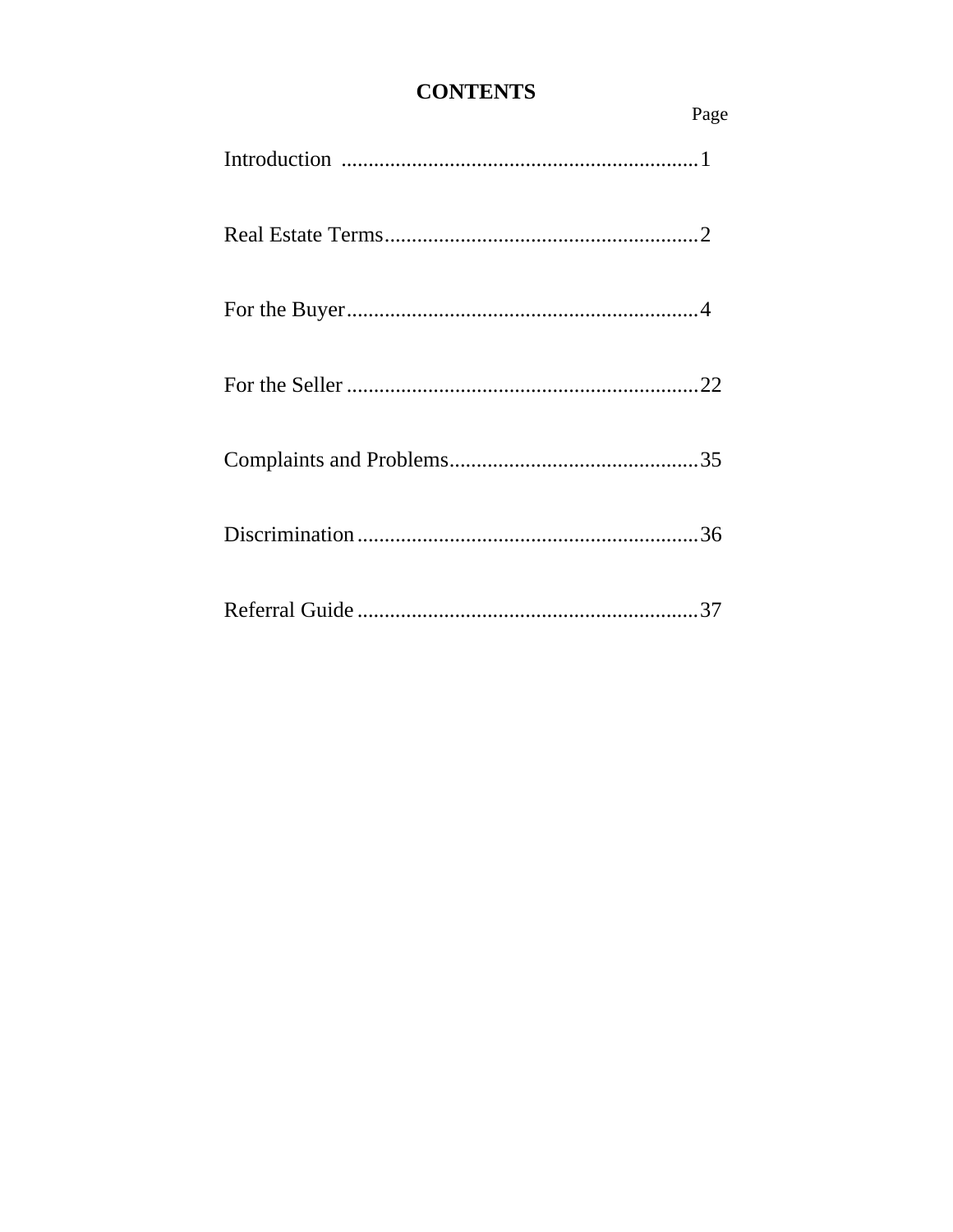# **INTRODUCTION**

The buying or selling of residential real estate is an important matter for everyone involved. For many people, the purchase or sale of a home is one of the largest financial transactions in which they will ever be involved.

The South Dakota Real Estate Commission has developed this guide to help you, the home buyer or seller, understand the process of purchasing or selling residential real estate. This booklet contains answers to common questions that may arise during the home buying or selling process. The basic steps in a real estate transaction are discussed with the intent that it will help you become more knowledgeable in the purchase of your new home or the selling of your current home.

A referral guide is located at the back of this brochure to provide you with references to contact for further information on certain topics.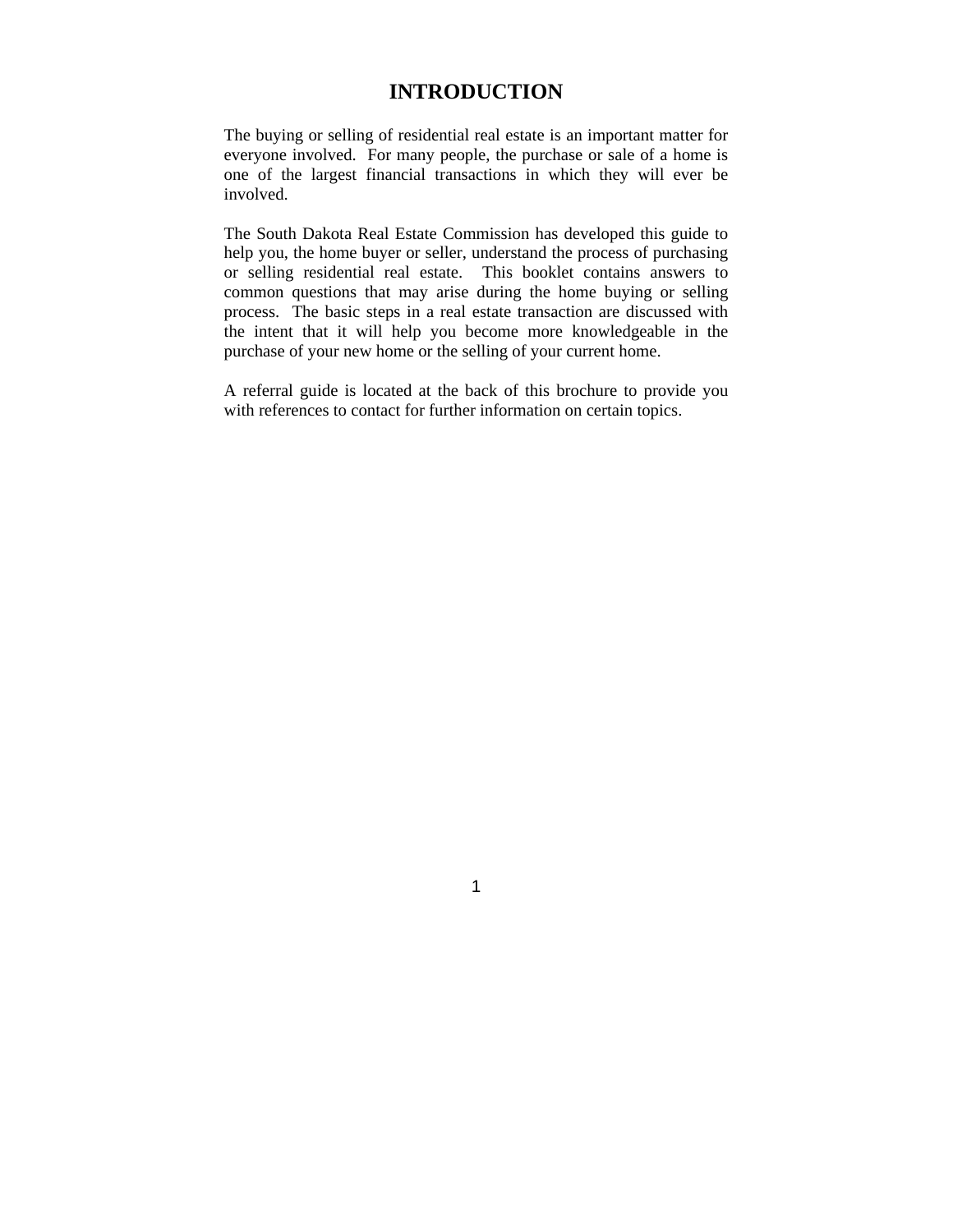# **REAL ESTATE TERMS**

In choosing a real estate licensee, it may be helpful to understand the different terms and types of representation available in a real estate transaction:

A *client* is any person, including a buyer or seller, who has entered into any agency relationship with a real estate licensee.

A *customer* is any party to a real estate transaction who does not have any agency relationship with a licensee.

*Agency* is any relationship by which one person acts for or on behalf of a client subject to the client's reasonable direction and control.

A *responsible broker* is the "boss" of the real estate brokerage, whose job it is to bring parties together in a real estate transaction. The responsible broker usually collects a fee (commission) from the seller of the real estate; however, sometimes the buyer pays the commission.

A real estate *broker associate* and *salesperson* perform many of the same duties as a broker. However, they cannot do so under their own authority – they must act as a representative of the responsible broker with whom they are affiliated. The responsible broker is ultimately responsible for the real estate activities conducted by any licensee associated with the broker.

A *single agent* is any real estate licensee who represents only one party (buyer or seller) to a transaction.

A *limited agent* is any licensee who has a written agency relationship with both the seller and the buyer in the same transaction. (Example: A buyer who has signed a buyer agency agreement with a broker becomes interested in purchasing a property owned by a seller who has a listing agreement with the same broker. When this happens, the fiduciary responsibilities of the broker change so that the buyer and seller are treated equally with the broker not being partial to either party.)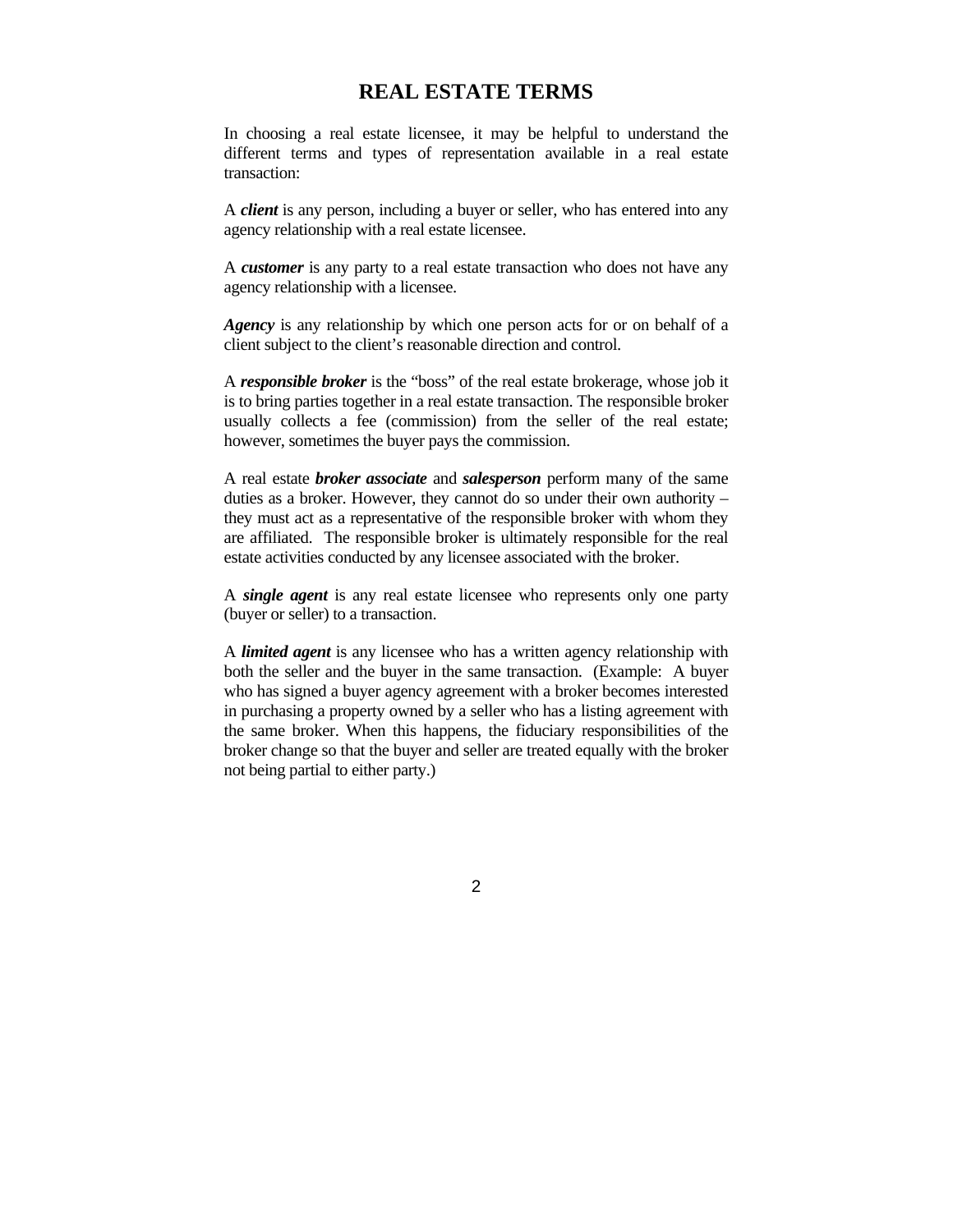An *appointed agent* is any licensee chosen by the responsible broker to provide full representation to a client, whether or not another licensee in the same firm represents another client in the same transaction. (Example: A licensee associated with a responsible broker has a property listed and another licensee associated with the same broker represents a buyer who becomes interested in that property. As appointed agents, the licensees can act as single agents for their respective clients.)

A *transaction broker agreement* is a written contract in which the broker does not represent either the seller or the buyer in a fiduciary capacity. Therefore, the buyer and seller do not become clients of the broker but rather customers.

A *transaction broker* is a broker who assists one or more parties with a real estate transaction without being an agent or advocate for the interest of any party to the transaction. This term includes the licensees associated with the broker.

A *home inspection* is a visual inspection and written evaluation of several components of a residential building, including the heating system, cooling system, plumbing system, electrical system, structural components, foundation, roof, and exterior and interior components.

A *short sale* is a process by which a home is sold for less than what is owed on the mortgage. The Lienholder releases its lien against the property and accepts a lesser amount than what is owed. The Lienholder must consent to the terms of the sale.

*Foreclosure* is the legal process by which a lender regains possession of a property because the borrower defaults on payments.

A real estate licensee who is a member of the NATIONAL ASSOCIATION OF REALTORS® is called a *REALTOR®* or *REALTOR® ASSOCIATE*. These terms are not synonymous with broker, broker associate, or salesperson. In some areas of South Dakota, local boards of REALTORS® operate a *Multiple Listing Service* (MLS) for its members. The MLS compiles and distributes a list of all properties listed by its members and provides its members with information to better serve the consumer. When a property is sold through MLS, the listing brokerage and the selling brokerage divide the commission according to a negotiated agreement.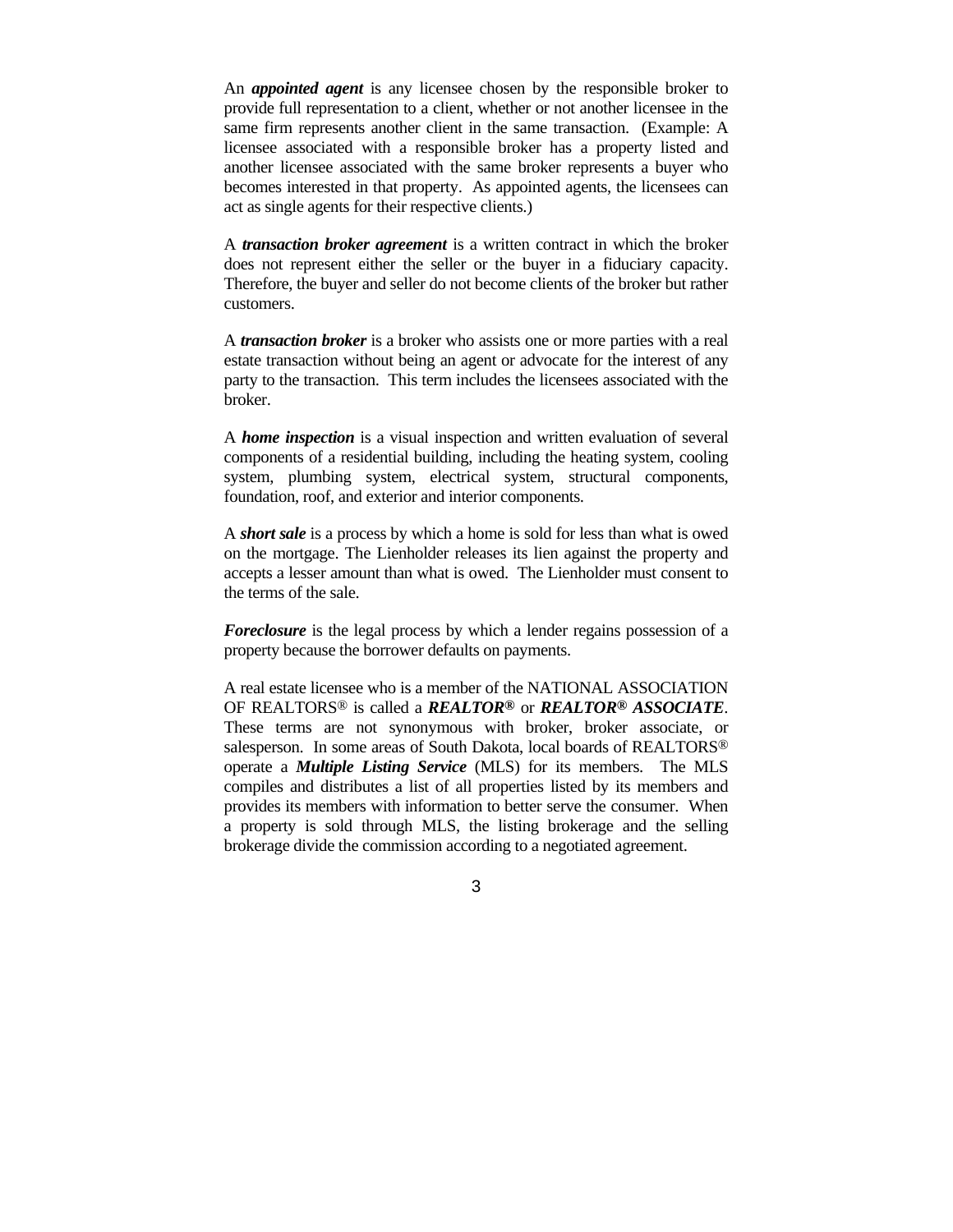# **FOR THE BUYER**

*(For seller information, please go to page 22)*

This section of the Real Estate Consumer Guide is related to the purchase of real property. It is the intent of this section to provide you, the buyer, with basic knowledge to assist you in the purchase of your new home.

### **LICENSEE REPRESENTATION**

When dealing with a real estate licensee in the purchase of real estate, you are either a client or a customer of that licensee. A licensee has certain duties and obligations to assist you throughout the home buying process.

If you wish to be represented in a real estate purchase, you will become a client of the licensee. The licensee chosen represents your interests. In some transactions, the buyer and seller will receive the real estate services from the same responsible broker or from licensees associated with that broker. In other transactions, there can be a written agreement in which the broker does not represent either party. In other transactions, neither party wishes to be represented. No matter what type of relationship exists between you and the broker, a written agreement must be entered into. The different types of relationships a licensee can offer you are described in detail below.

### *LICENSEE REPRESENTING THE BUYER*

Any licensee representing you has the following duties and obligations to you:

- $\triangleright$  To perform the terms of any written agreement made with you;
- $\triangleright$  To exercise reasonable skill and care for you;
- $\triangleright$  To promote your interest with the utmost good faith, loyalty, and fidelity, including:
	- Seeking a price and terms which are acceptable to you;
	- Presenting all written offers to and from you in a timely manner regardless of whether you are already a party to a contract to purchase property or already a party to a contract or a letter of intent to lease;
	- Disclosing to you any adverse material facts known by the licensee;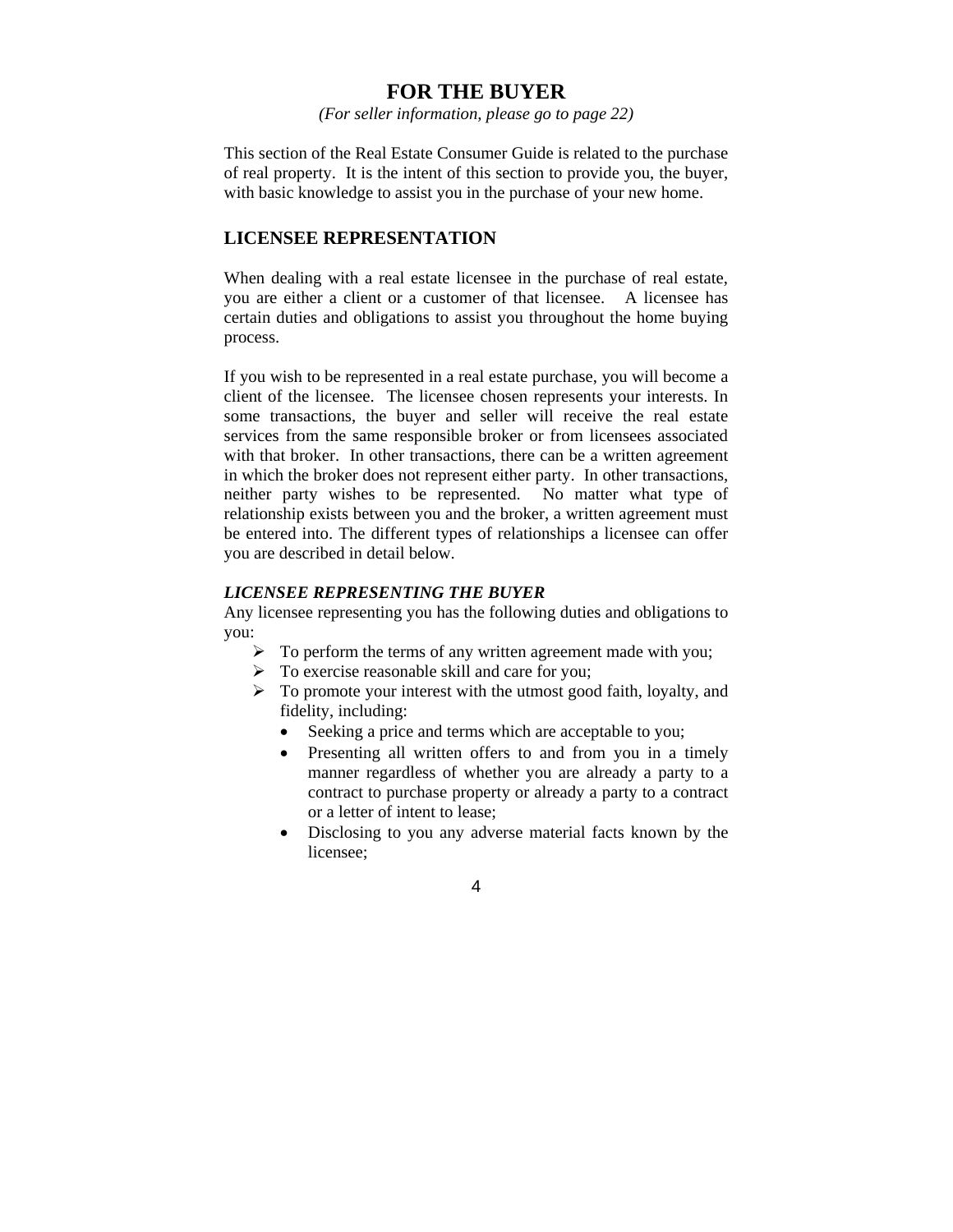- Advising you to obtain expert advice as to material matters about which the licensee knows but the specifics of which are beyond the expertise of the licensee;
- $\triangleright$  To account in a timely manner for all money and property received
- $\triangleright$  To comply with any applicable federal, state, and local laws, rules, regulations, and ordinances, including fair housing and civil rights statutes or regulations.

### *LICENSEE REPRESENTING THE BUYER AND THE SELLER*

When a licensee has a home listed for sale and also represents a buyer who wants to purchase the home, the licensee becomes a limited agent of the buyer and the seller. A licensee may act as a limited agent only with the informed written consent of the buyer and seller and has the following duties and obligations:

- $\triangleright$  To perform the terms of any written agreement made with the buyer and the seller;
- $\triangleright$  To exercise reasonable skill and care for the buyer and seller;
- $\triangleright$  To present all written offers between the buyer and seller in a timely manner regardless of whether the buyer or seller is already a party to a contract to purchase property or is already a party to a contract or a letter of intent to lease;
- $\triangleright$  To disclose to the buyer and seller adverse material facts known by the licensee;
- $\triangleright$  To advise the buyer and seller to obtain expert advice as to material matters about which the licensee knows but the specifics of which are beyond the expertise of the licensee;
- $\triangleright$  To account in a timely manner for all money and property received;
- $\triangleright$  To comply with any applicable federal, state, and local laws, rules, regulations, and ordinances, including fair housing and civil rights statutes or regulations.

When a licensee has a home listed for sale and another licensee associated with the same responsible broker represents a buyer who wants to purchase that home, those licensees must act as limited agents for that transaction, unless the responsible broker offers appointed agency.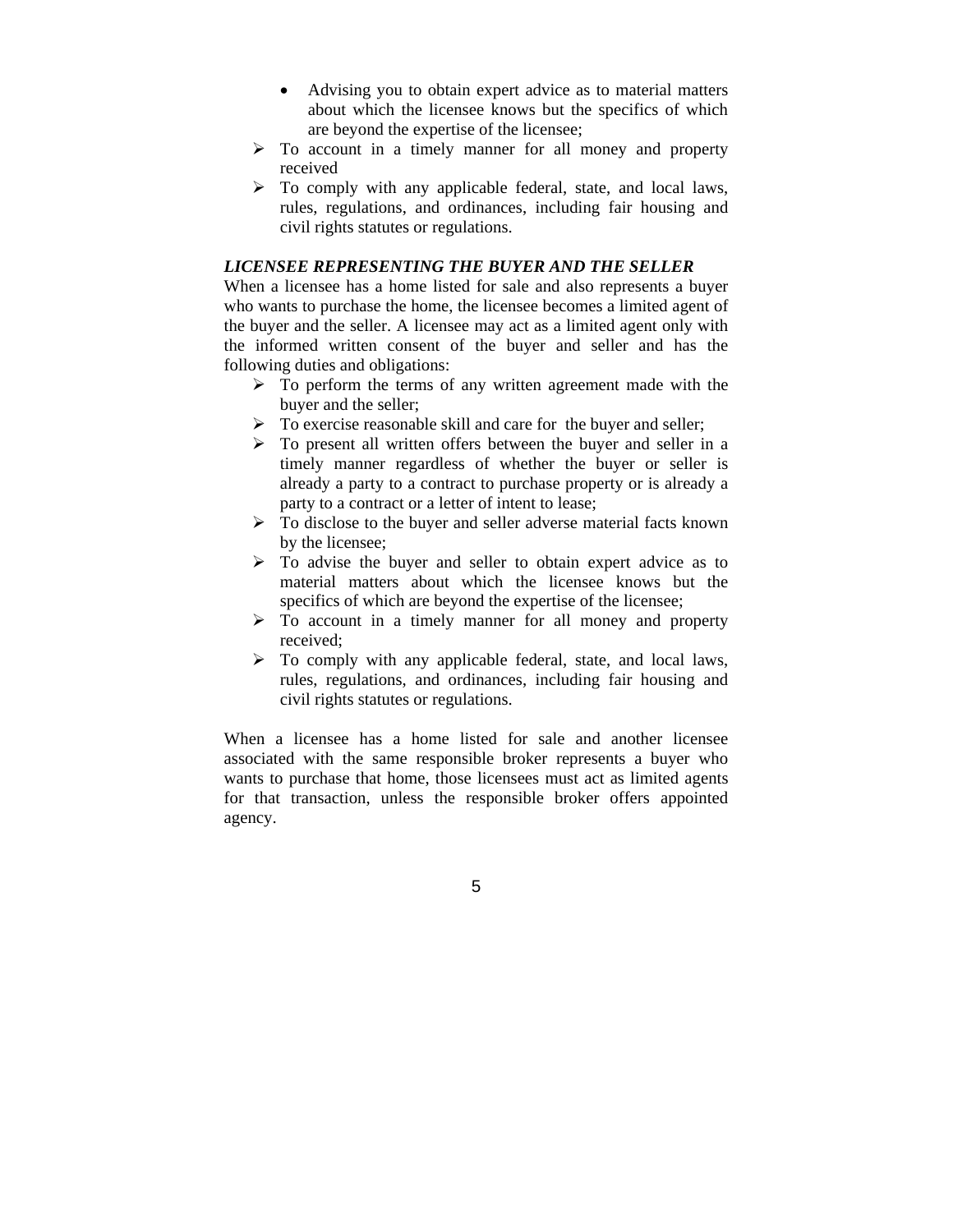# *LICENSEE REPRESENTING THE BUYER AS AN APPOINTED AGENT*

A licensee who has been selected by the responsible broker to act as an appointed agent for you owes the same duties and obligations as a licensee representing a buyer described previously. Unlike limited agency, a licensee acting as an appointed agent for you can fully represent you if you become interested in a property listed with another licensee associated with the same responsible broker.

## *LICENSEE ACTING AS A TRANSACTION BROKER*

Any licensee acting as a transaction broker to a buyer has the following duties and obligations:

- $\triangleright$  To perform the terms of any written agreement made with you;
- $\triangleright$  To exercise reasonable skill and care for you:
- $\triangleright$  To present all offers in a timely manner
- $\triangleright$  To account in a timely manner for all money and property received
- $\triangleright$  To comply with any applicable federal, state, and local laws, rules, regulations, and ordinances including fair housing and civil rights statutes or regulations
- $\triangleright$  To disclose to you all adverse material facts known by the licensee.

A transaction broker may not advise any party to a transaction to the detriment of another party.

# *BUYER NOT WANTING A WRITTEN RELATIONSHIP AGREEMENT WITH A LICENSEE*

You may choose not to utilize the services of a real estate licensee. In that instance, a buyer agency agreement will not be entered into. If no written relationship exists between you and the licensee, you must be very careful as to not release any confidential information to the licensee. You must assume that anything said to the licensee will be communicated to the seller who is the licensee's client.

Since there are several legal documents involved in the purchase of real estate, you may wish to work with an attorney to draft or interpret these documents.

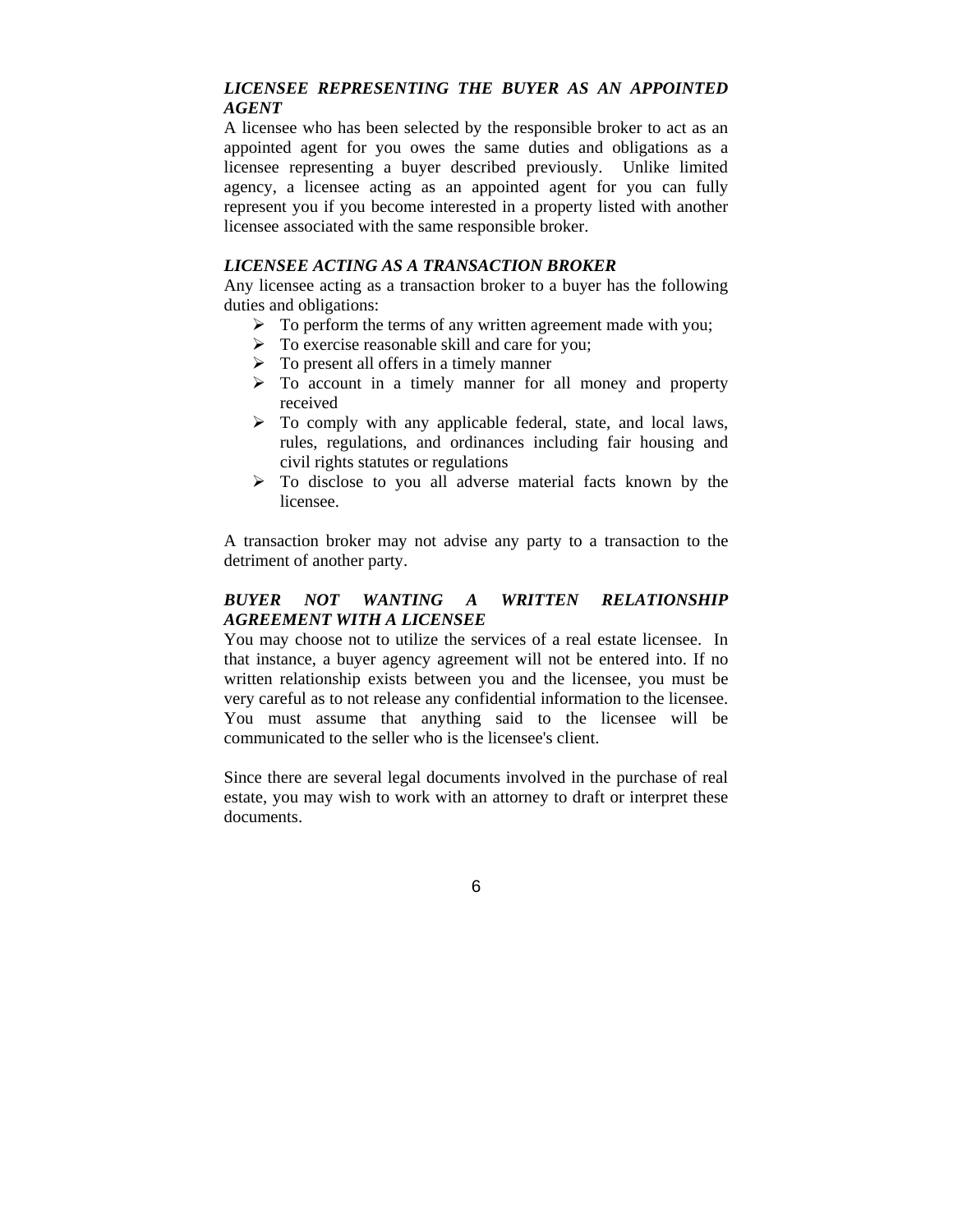# **FORMS**

A real estate transaction requires a variety of forms. You, as the buyer, should be aware of the more commonly used forms in order to understand and protect your interests. If you have any doubts or concerns regarding any form, you should seek legal advice.

The first form presented to a potential buyer is the *Real Estate Relationships Disclosure.* This is a form that describes agency and brokerage relationships available to the buyer.

At the first substantive contact with you, the licensee is required by law to disclose, in writing, the types of agency and brokerage relationships available. Examples of substantive contact are:

- (1) your specific financial qualifications or
- (2) your buying motives or objectives, in which you may divulge any confidential personal or financial information, which if disclosed to the seller, could harm your bargaining position.

The real estate relationships disclosure form is **NEITHER** a contract, **NOR** an addendum to a contract. By signing the form, you acknowledge that the licensee has discussed the types of brokerage services offered by the responsible broker. You will also acknowledge receipt of this consumer guide. If you decide not to be represented in the transaction, you will be asked to sign that acknowledgement as well. The licensee must provide a written copy of the disclosure to you.

If you and the real estate licensee consent to work together, you will need to enter into a written agreement with the licensee. The type of relationship agreed to determines the type of agreement used.

An *agency agreement-purchaser* or *buyer agency agreement* is a written contract between you and a responsible broker whereby you become a client of the broker and the real estate licensee you selected. This agreement employs the licensee to seek a particular type of real estate, within a certain geographic area, during a given time, for which service you agree on the amount and method of compensation to be paid. Keep in mind that the brokerage fee is negotiable when entering into a buyer agency agreement.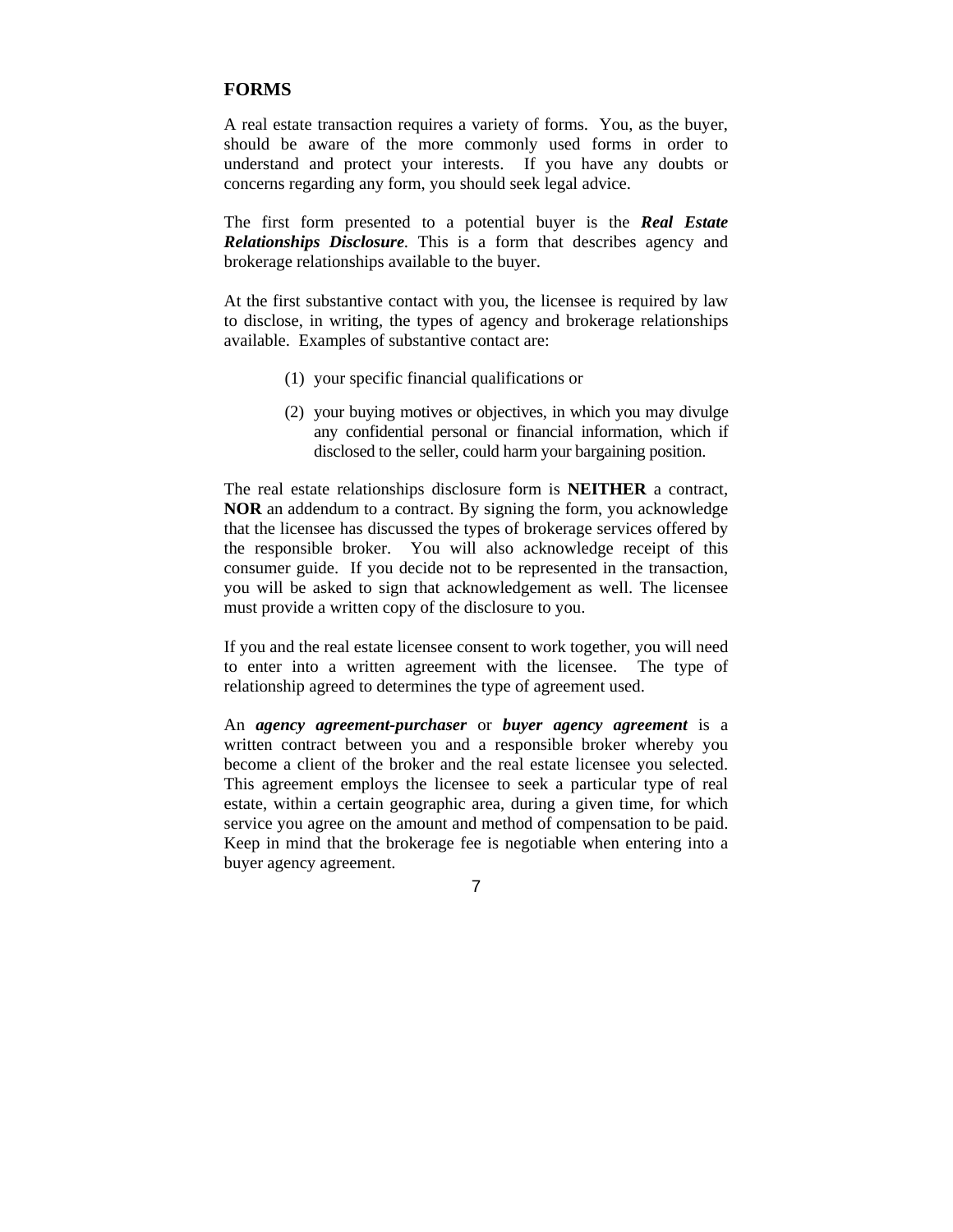In many instances, the compensation will be deducted from the seller's proceeds of the sale. However, if you become interested in a property that is offered for sale by the owner of the property who does not want the commission to come from the proceeds of the sale, you will be responsible for compensating the responsible broker.

The agreement further explains agency relationships in a real estate transaction and allows you to instruct your agent to act solely as your agent or a limited agent. If your agent's responsible broker offers appointed agency, you may elect to choose that option. If you agree to limited and/or appointed agency, your agent is allowed to show properties listed with the responsible broker. If you select strictly buyer representation, the broker and the broker's associates cannot show any properties listed with the responsible broker to you.

If you do not want the real estate licensee to act in a fiduciary capacity, you may enter into **a** *transaction broker agreement*, if the responsible broker offers this option*.* An example of this would be if you and a seller have already reached an agreement and just want the broker to execute the paperwork. A transaction broker cannot advocate, nor negotiate for either party.

You will need to be aware of other forms used in a real estate transaction. These forms will be described throughout the remainder of this brochure.

# **PURCHASING A HOME**

To meet the many kinds of needs that people have, a number of different types of housing have been developed over the years. You need to know about them. One thing to keep in mind is that eventually all homes are resold to new owners. The more unusual the type of construction, the more difficult it can be to find a buyer with similar architectural tastes.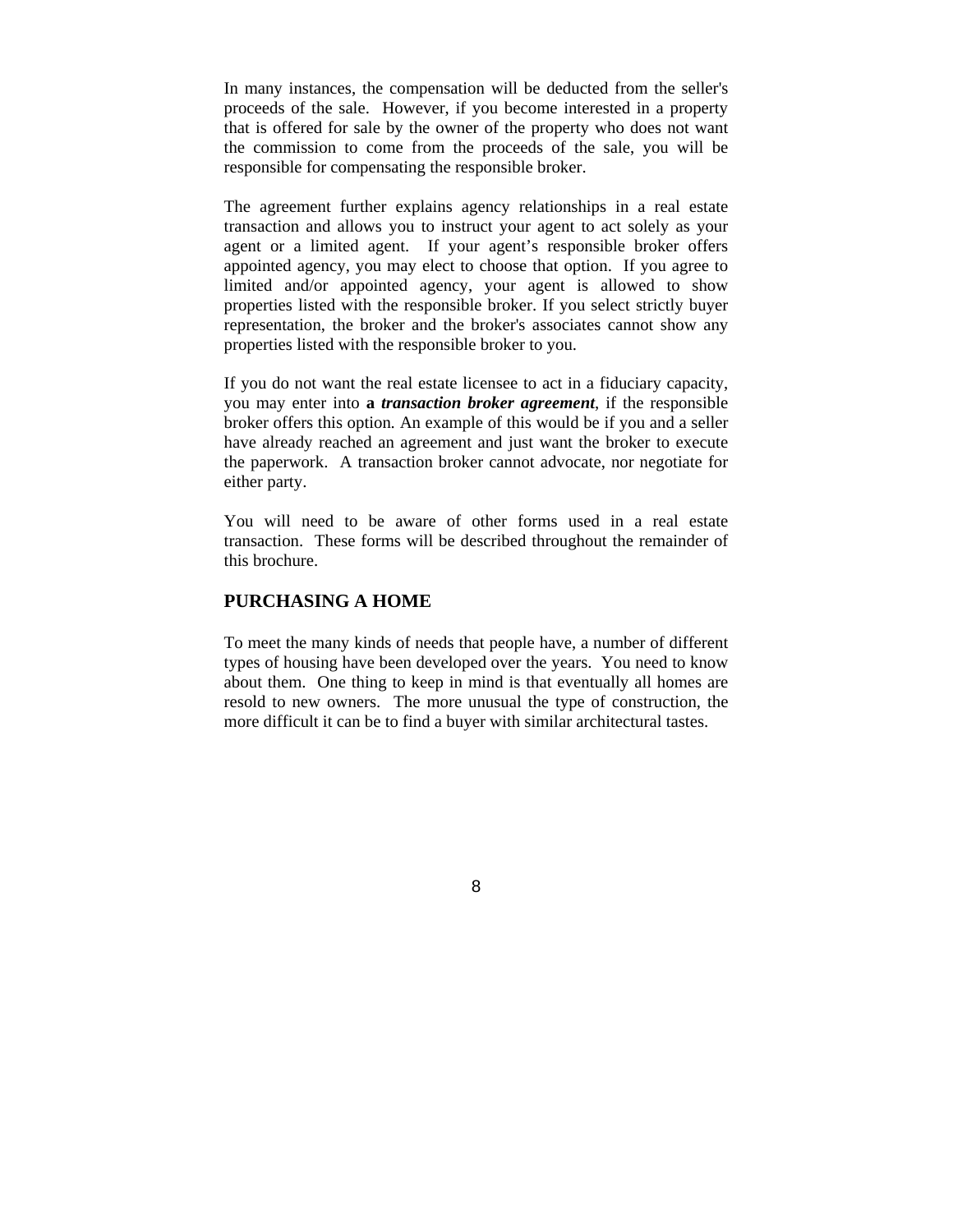### *TYPES OF HOUSING*

*Single Family Residence —* The single-family dwelling has always been a very popular kind of housing. Each type of home has its advantages and disadvantages, and tastes vary in architectural styles.

*Duplex* — A duplex is basically two single-family dwellings joined together. The middle wall separating the units is common to both. This type of housing offers an owner the opportunity to live in one side and rent the other side. The income from the rental portion helps the owner pay for the entire property.

*Twin-home* — A twin home consists of two residential units owned by separate parties that adjoin each other and utilize a "zero lot line". The owner of each unit owns the designated lot the home sits on. Twinhomes are constructed with independent party walls and roof structure systems but may share common footing and foundation structures, provided the same is described in the restrictions or covenants attached to the properties. The right to establish and enforce the restrictions, covenants and maintenance requirements is vested in owners of both lots and homes. There are no common areas, unless so provided for in the covenants attached to the properties. There may be common utility services provided maintenance and replacement are addressed in the restrictions or covenants.

*Condominium* **—** Condominium ownership is designed to provide exclusive use and ownership of a portion of a larger property, plus shared use and ownership of common areas. Under the condominium arrangement, the individual owner purchases the exclusive right to occupy the three dimensional space where the unit is located. The owner also receives an undivided interest in the land and common areas, such as hallways, elevators, structure of the building, and as a rule, the recreation facilities. A board of directors or a condominium association elected by unit owners administers the common area.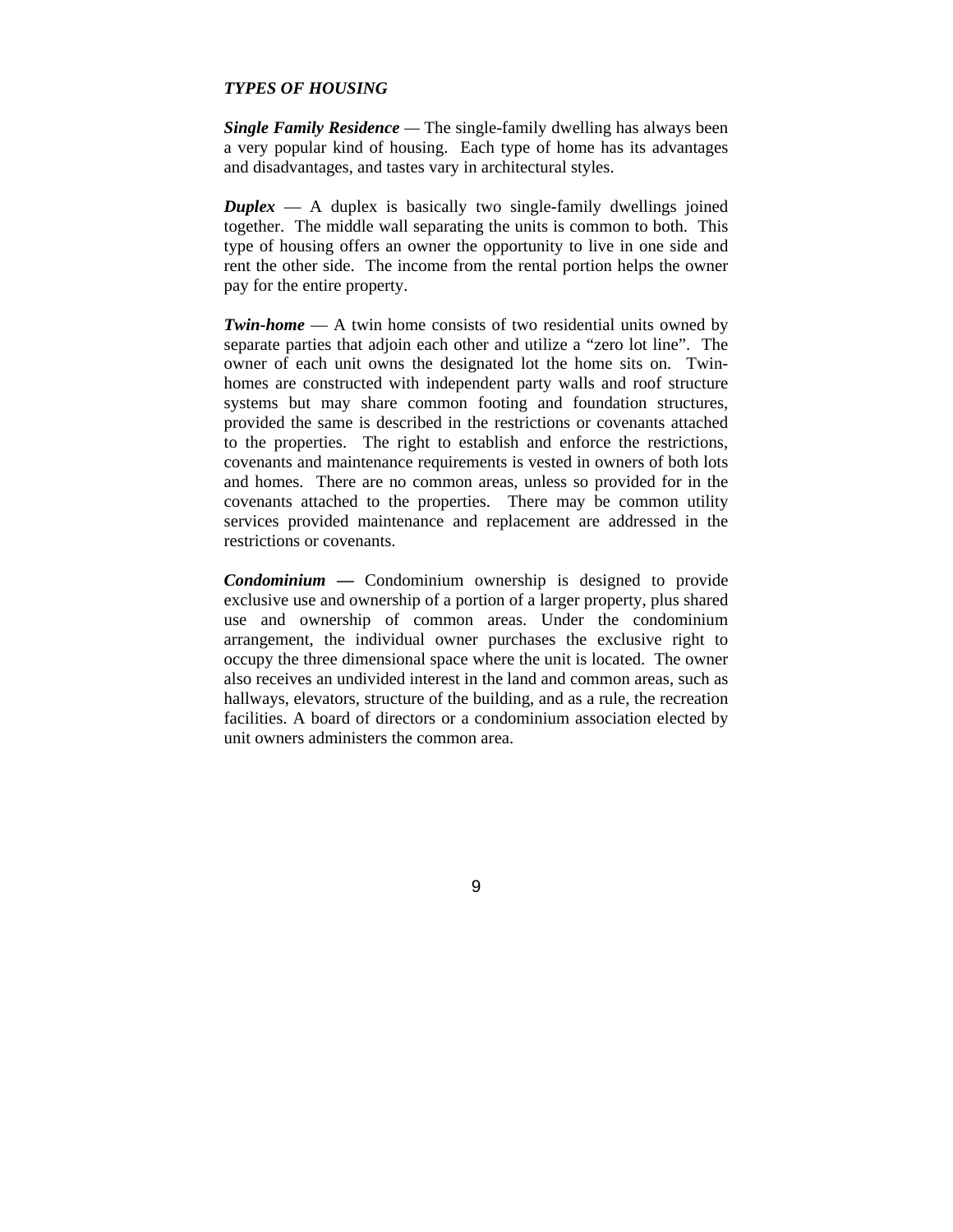*Townhouse* — The townhouse combines features of a house and a condominium. The legal concept is that the owner enjoys a separate ownership of his/her dwelling and the land immediately beneath the dwelling, plus joint ownership of the common areas surrounding the dwelling units. There may be restrictions upon all separately owned lots and dwellings. The right to establish and enforce these restrictions is usually vested in an owner's association. Title to the common areas is vested in the association, and it governs how the residents use the area.

### *LOCATION*

Although needs differ from family to family, there are certain general guidelines which every potential homebuyer should take into consideration. The following represents some of the items to consider:

- $\triangleright$  Availability and quality of schools in the area
- $\triangleright$  Distance from work
- $\triangleright$  Availability of shopping centers, churches and recreational facilities
- $\triangleright$  General condition of homes in the neighborhood
- ¾ Property taxes compared to similar houses in other neighborhoods
- $\triangleright$  Utility rates (gas, electricity, water, and telephone)
- $\triangleright$  Police; fire protection and garbage collection
- $\triangleright$  Availability of public transportation
- $\triangleright$  Quiet neighborhood or on an arterial street
- $\triangleright$  Rural or urban

#### *PRICE*

Give some thought into the approximate price range of the house, and how the monthly payments will be made once the house is occupied. During the qualifying interview, the real estate licensee can provide assistance to help determine the price range and/or payment that will be comfortable.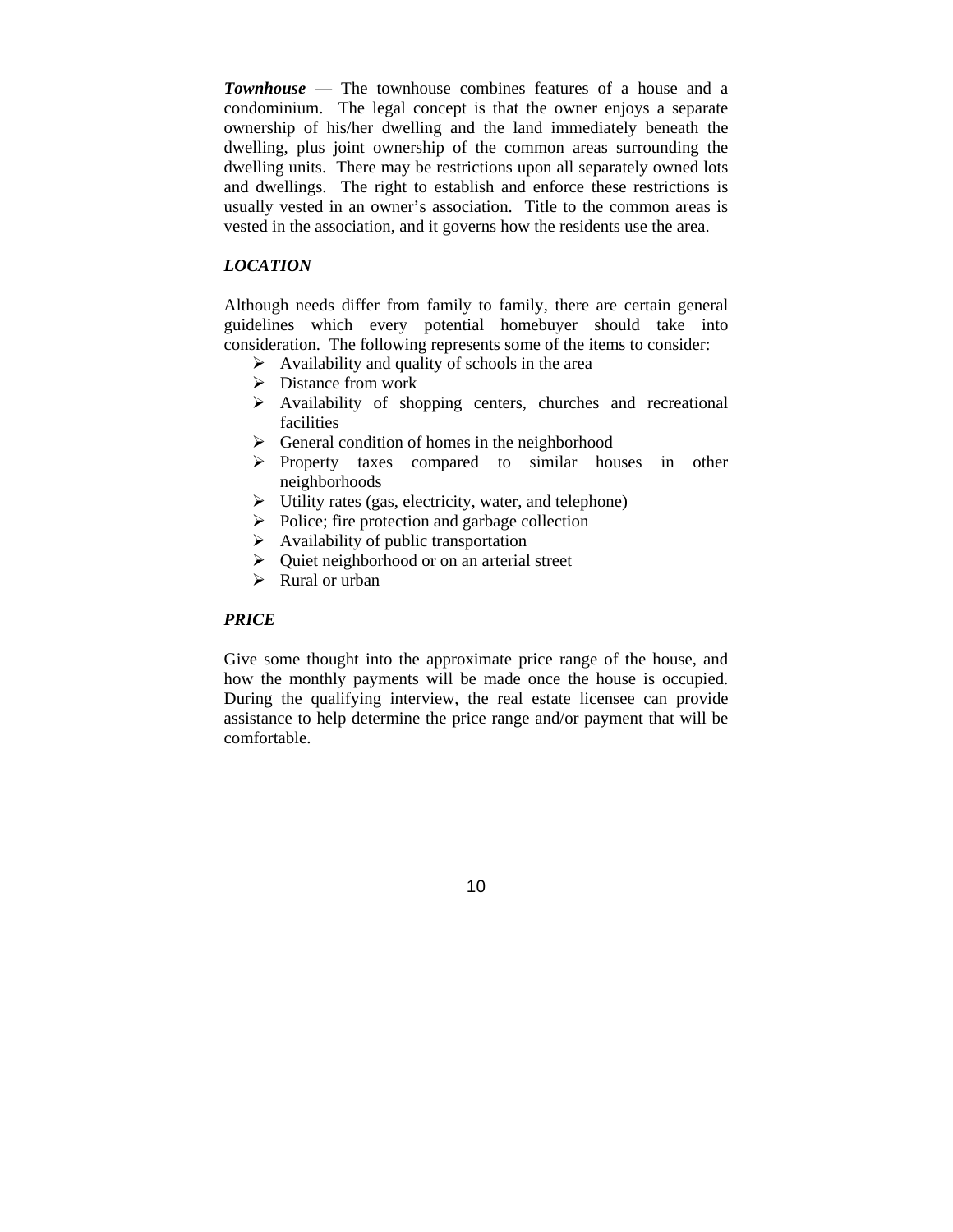## **FINANCING A HOME**

### *METHODS OF FINANCING*

Almost everyone who buys a house borrows money to pay for it. This is done most often through a note and mortgage, but is sometimes done by contract for deed.

A *mortgage* involves making the house itself the security for the loan. The buyer receives the deed from the seller and becomes the legal owner. The buyer gives the lender the right to foreclose and obtain possession of the house if he/she fails to repay the loan. This is called a mortgage. Payments are generally made monthly, which include part of the principal and part of the interest.

A *contract for deed* is a contract where the seller remains the legal owner of the property and the buyer makes monthly payments to the seller to buy the house. The seller remains the legal owner of the property until the contract is paid. Contract for deed sales are usually made when a mortgage loan cannot be obtained, and the buyer and seller are both eager to do business.

### *MORTGAGE CONSIDERATIONS*

You should take the following items into consideration when you begin looking for financing in the purchase of your new home:

*Rate of Interest* — Interest rates vary depending upon the nature of the loan and the economic conditions. Shop for the best possible rate available when considering a purchase of real property.

*Length of Mortgage Period —* The longer the mortgage, the lower the monthly payment. However, the total interest paid is more. Most home mortgages are for 15 to 30 years. Some loans are obtained with a "balloon" payment, which permits smaller monthly payments for a time period, and then the unpaid balance is due.

*Acceleration Clauses —* You should pay careful attention to what will happen if payments are not made timely. In many cases, the failure to meet payment requirements causes the entire debt to become due.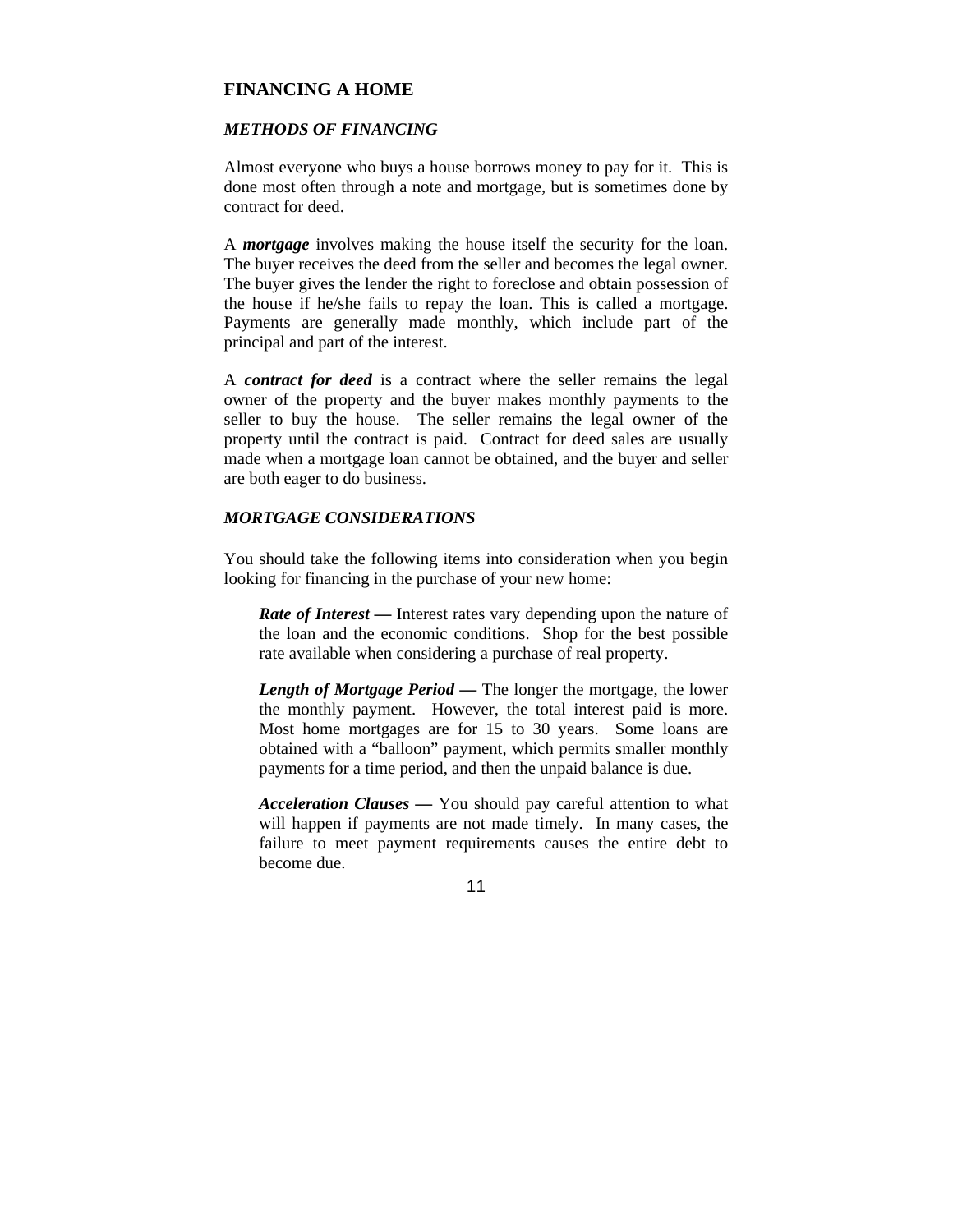*Prepayment Clauses — This permits paying off the mortgage* before the end of its term. This right is necessary if refinancing is to be possible, or if the borrower wants to sell before the mortgage is paid. Some lenders charge a penalty for prepayment.

*Due-on-Sale Clause —* If a mortgage contains this clause, the mortgagor is required to pay off the mortgage debt, at the lender's option, when the property is sold. This eliminates the possibility of the buyer assuming the mortgage without the lender's consent.

*Insurance and Taxes —* The borrower will be required by the lender to maintain insurance on the property as a protection against loss. The borrower may be required to pre-pay the property taxes to the lender, either in a lump sum or on a monthly basis as a part of the payment to the lender. The insurance premium may also be part of the monthly payment.

*Downpayment —* In most cases, to obtain a mortgage loan, a downpayment is made. The amount depends upon the lender and type of loan.

*Fee —* When a borrower asks for a mortgage loan, the lender incurs a number of expenses, including such things as the time the loan officer spends interviewing the borrower, office overhead, the purchase and review of credit reports, title searches, legal and recording fees, and so on. The general practice is for lenders to charge 1% to 2% of the amount of the loan. This is commonly known as the origination fee.

*Points* — Points are percentage points of the amount of the loan. One point  $= 1\%$ . Points are charged to raise the lender's yield. For example, a lender may be willing to offer an interest rate that is lower than the general market rate and in return require the borrower to pay points. The points are payable at closing.

*Adjustable Rate Mortgages —* Adjustable rate mortgages are generally originated at one rate of interest, with the rate fluctuating up or down during the loan term base upon economic conditions. Generally, interest rate adjustments are limited to one each year, and there are a maximum number of increases that may be made over the life of the loan.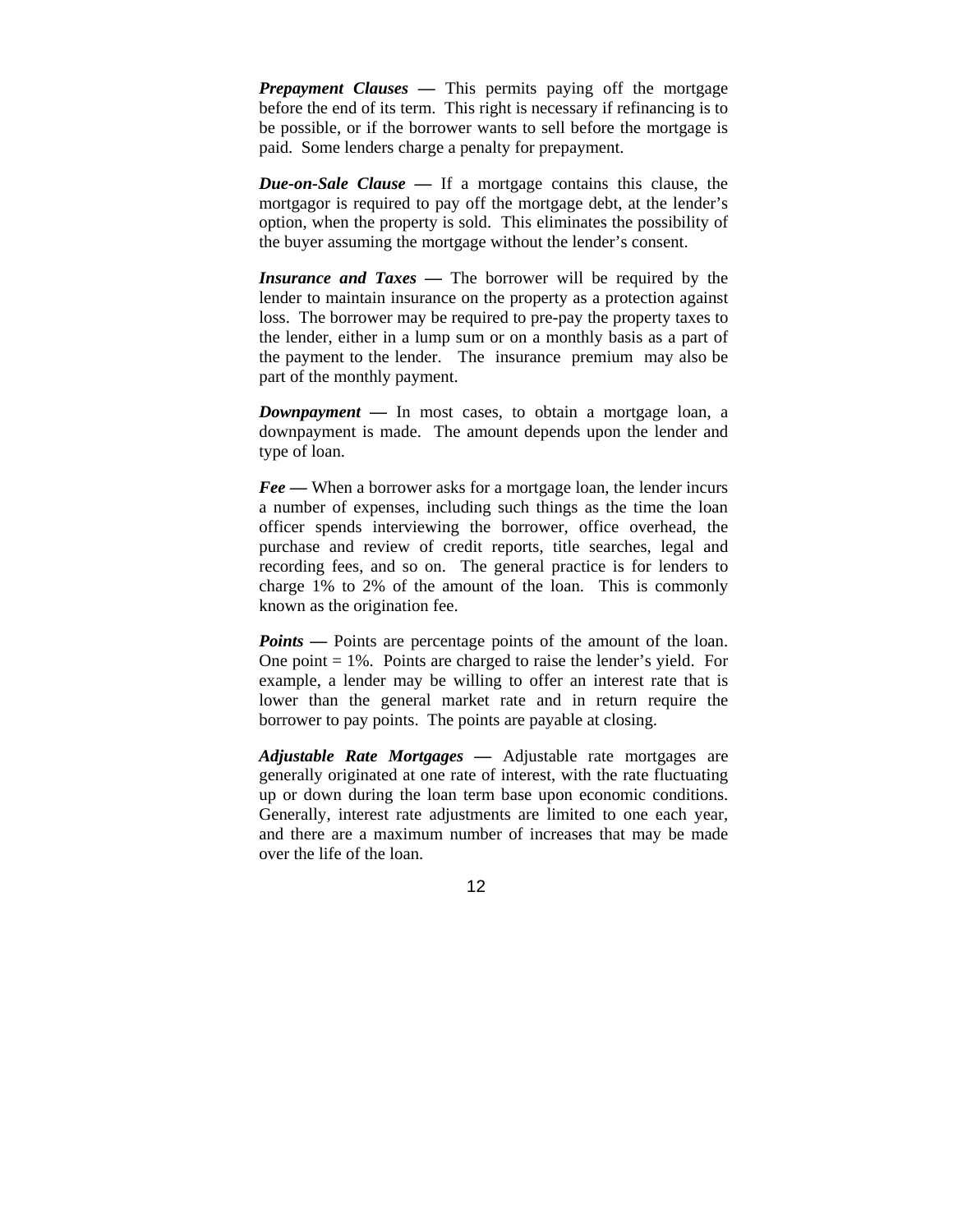# *TYPES OF LOANS*

Real estate loans today are categorized into three general types:

*Veterans Administration Loan*. The main purpose of the VA loan is to assist veterans in financing the purchase of reasonably priced homes, including condominium units and mobile homes, with small or no down payments. The financing is limited to owner-occupied residential (1 to 4 family) dwellings.

*Federal Housing Administration Loan*. Purchasers wishing to use an FHA-insured mortgage must meet certain criteria. A charge will be made to the borrower as the premium for the FHA insurance. This protects the lender from loss. The property must be appraised by an FHA appraiser before the loan is made.

*Conventional Loan*. This type of loan is not insured by the government or guaranteed. The risk is therefore higher for the lender, which is reflected by higher interest rates and a larger down payment requirement. Lenders establish specific terms of the loan, and can vary according to market conditions, consumer needs, and state regulations.

The *South Dakota Housing Development Authority* is an agency created for the purpose of administering housing programs enabling low and moderate income families in South Dakota to obtain decent and safe housing. Some of these programs offer special incentives for first-time homebuyers, so if you fall under this category, you might want to contact this agency. For further information, please contact the South Dakota Housing Development Authority at 605-773-3181 or www.sdhda.org.

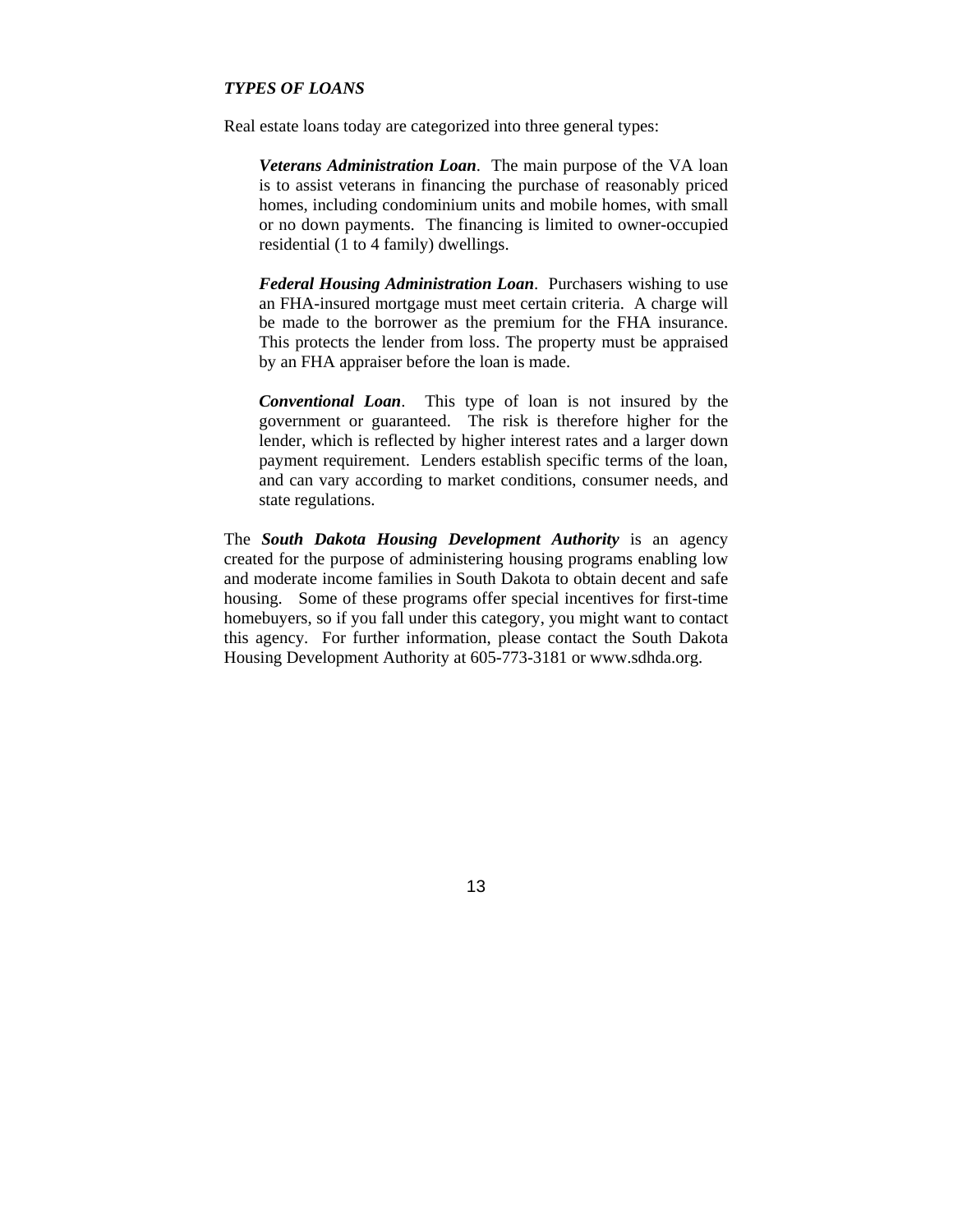#### *STOP BEFORE BUYING*

Once you have found the house that seems to be "just perfect", the tendency is to want to close the transaction right away and move in. *STOP!* Before getting swept away with the excitement of the moment, there are a number of things to check. The time to ask questions and check facts is *before* buying.

If the house falls under the disclosure requirements of property condition and/or lead-based paint disclosure, you will be presented with either one or both of these disclosure forms. The property condition disclosure will have been completed and signed by the seller and is to be furnished to you *before making a written offer*. Some buyers are reluctant to sign the property condition disclosure because they think they might be committing themselves to a contract. By signing the property condition disclosure, you are simply acknowledging receipt of the form. However, the seller is verifying that the information contained in the form is true to the best of the seller's knowledge.

The seller's property condition form can be utilized during the inspection of the property as a "checklist" of items to review. *The money spent for an inspection may be a very wise investment.* There is no practical substitute for a professional inspection as a measure to discover and investigate defects or shortcomings about a home.

The seller of a newly constructed home that has never been lived in does not have to provide a property condition disclosure statement to you. However, you may still want to have a professional home inspection performed on the property.

You will also need to complete the "Purchaser's Acknowledgment" of the lead-based paint disclosure if the house was built prior to 1978. Providing this form to a buyer is a federal requirement and you need to sign the form certifying accuracy.

If obtaining a loan, most lenders will require a survey. Whether or not a loan is obtained, it may be wise to have a survey done prior to closing.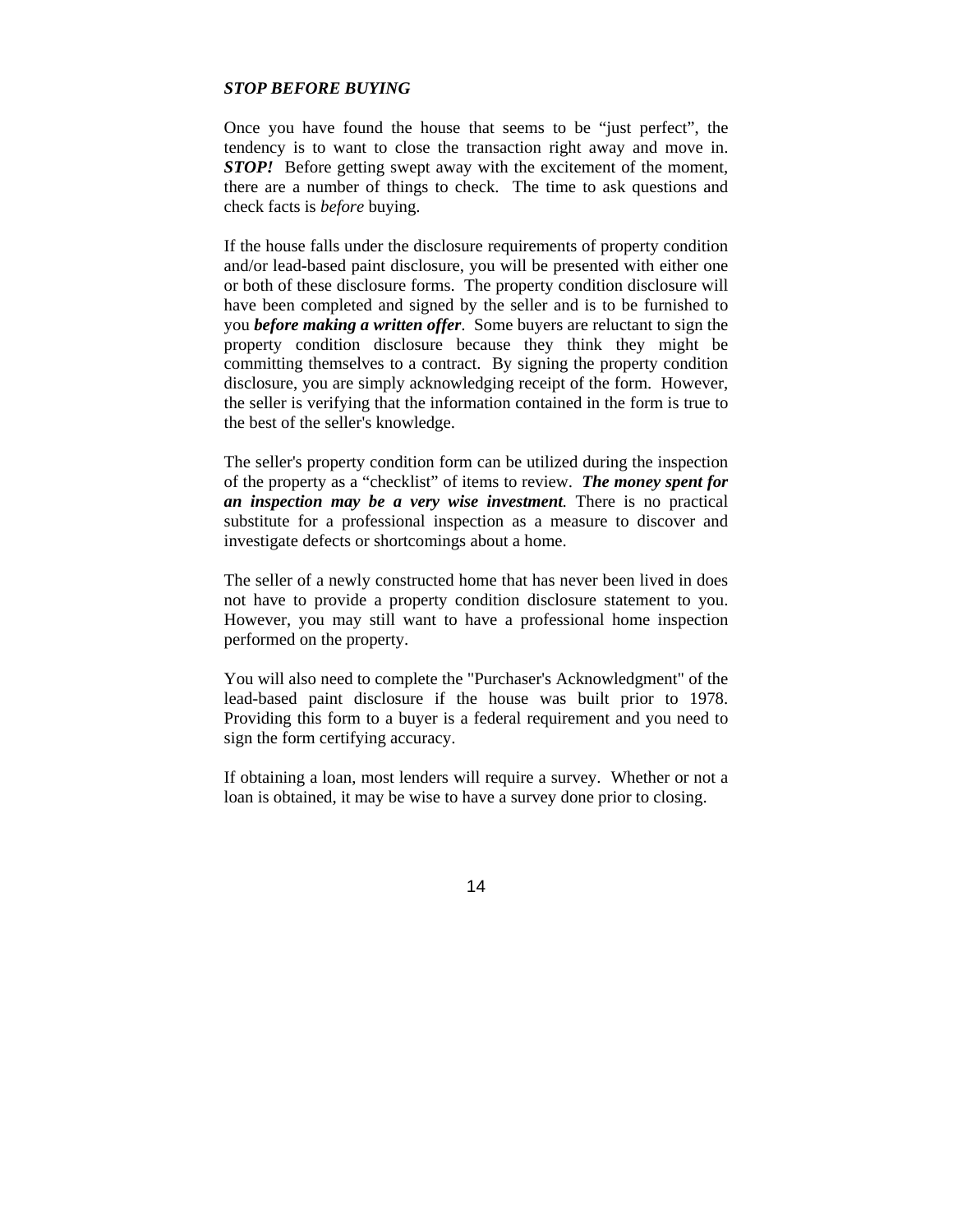Other conditions you should inquire about, either before making an offer on the property or addressing them as a contingency on your offer to purchase are:

*Zoning Restrictions* – Ask how the area is zoned. Zoning is established by local government and designates the type of buildings and how they may be used, such as: residential, commercial, and industrial.

*Restrictive Covenants* – These are private agreements that restrict the use and occupancy of real property. Such things as the purpose of the structure to be built, architectural requirements, setbacks, size of structure and aesthetics are only some examples. You or your agent can contact the Register of Deeds in the county where the property is located to obtain further information.

*Taxes* – Find out the cost of property tax and if there are any special assessments regarding roads, streets, sewers, electrical, etc. Also check if there are any property tax reduction programs affecting the current year's taxes.

*Easements* – An easement is a right or privilege one party has to the use of another's land for a special purpose consistent with the general use of the land. Easements are commonly given to telephone and electric companies to erect poles and run lines, as well as gas and water companies. Other easements can be given to people to drive or walk across someone else's land. You or your agent can find what easements exist on the property by contacting the Register of Deeds in the county where the property is located.

*Homeowner's association —* The home you may become interested in could be a part of a homeowners' association that is responsible for collecting fees from its members to maintain common elements, such as swimming pools located within a condominium project or private roads within a subdivision. A homeowners' association will also establish policies and rules to ensure a safe environment for its members. Your agent should be able to provide this information to you.

*Homeowner's insurance* — This insurance is a single package policy designed to give the property owner protection against a wide variety of risks and will be required by your lender if you are financing the property. In some cases, a property may not be insurable, so you might want to make this a contingency on your offer to purchase.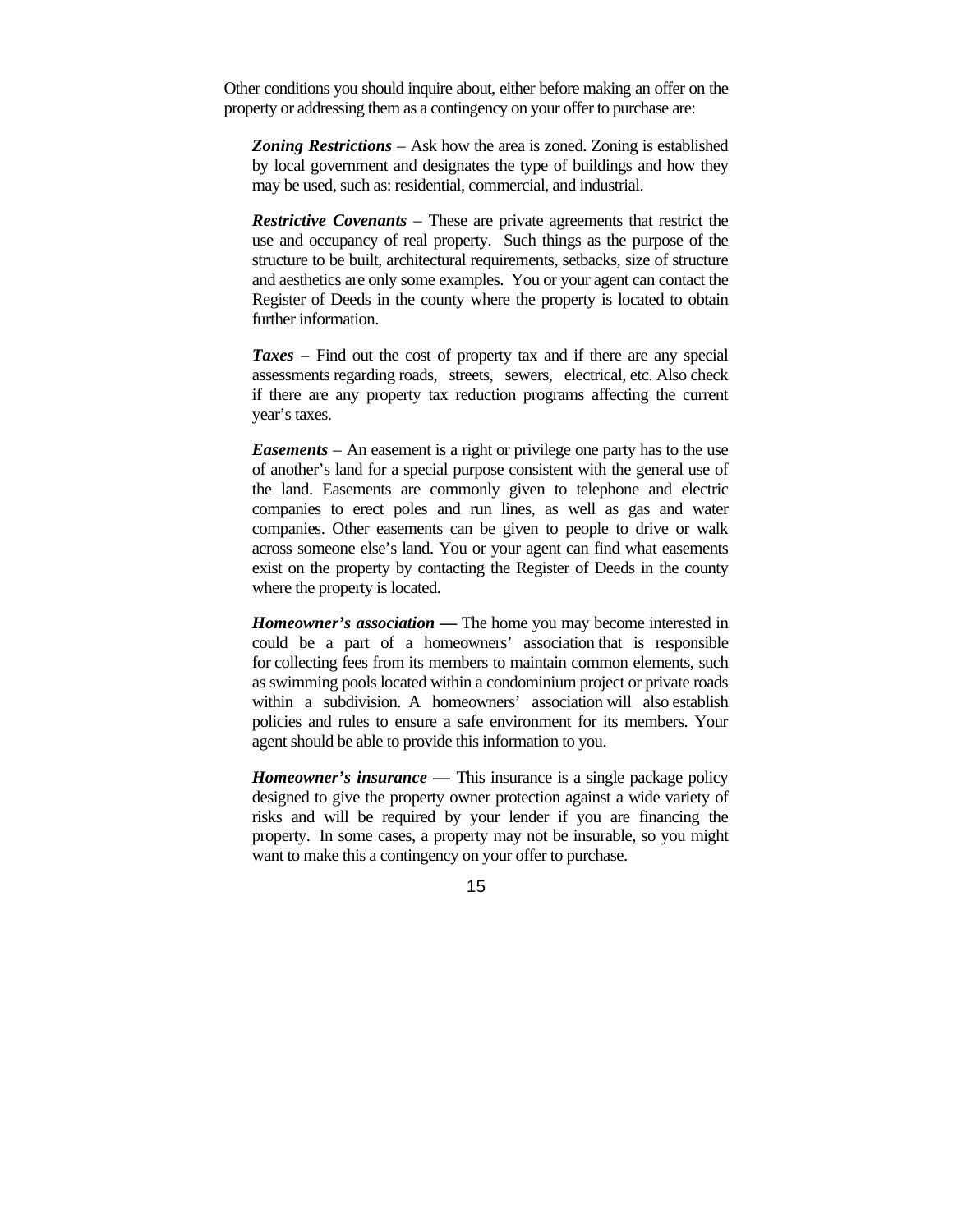*Flood Plain Status* — If the property is located in a flood zone, an additional annual insurance premium may be required. If the property is in an area deemed high risk, you may be required by your lender to obtain flood hazard insurance through the National Flood Insurance Program.

*Health and Personal Issues* — If you or a member of your family have allergy or indoor air quality concerns, i.e., mold, radon, carbon monoxide, you should address these issues prior to purchase. The manufacturing of methamphetamines can cause severe health risks to occupants of a home. If the home you become interested in was used for the manufacturing of this toxic drug, you must make necessary precautions for the safety of your well-being because of the lingering existence of this toxic drug within the property.

Some buyers do not want to occupy a house because of certain events or some fact relevant to the property, i.e. a violent crime, suicide, presence of ghosts. If you have concerns such as these, you should ask about these *before* you make an offer on the property.

By law, sex offenders have to register their residences with local law enforcement. The presence of a sex offender in the vicinity of the property is not a fact that is required to be disclosed by your agent. Contact local law enforcement to access this information.

Agencies that can assist you with some of these issues are listed in the "Links" section of the Commission's website at *www.sdrec.sd.gov*. They are also listed in the back of this brochure.

### *MAKING THE OFFER*

Once you are comfortable with your decision to purchase, you will need to make an offer to purchase with the seller. Your offer must be in writing and signed by you to be valid. Real estate licensees use standard purchase agreements as required by law. A *purchase agreement* is a contract between a buyer and seller for the purchase and sale of real property in which the buyer agrees to purchase for a certain price and the seller agrees to convey title. The terms of the offer will be the terms of the sale, when accepted.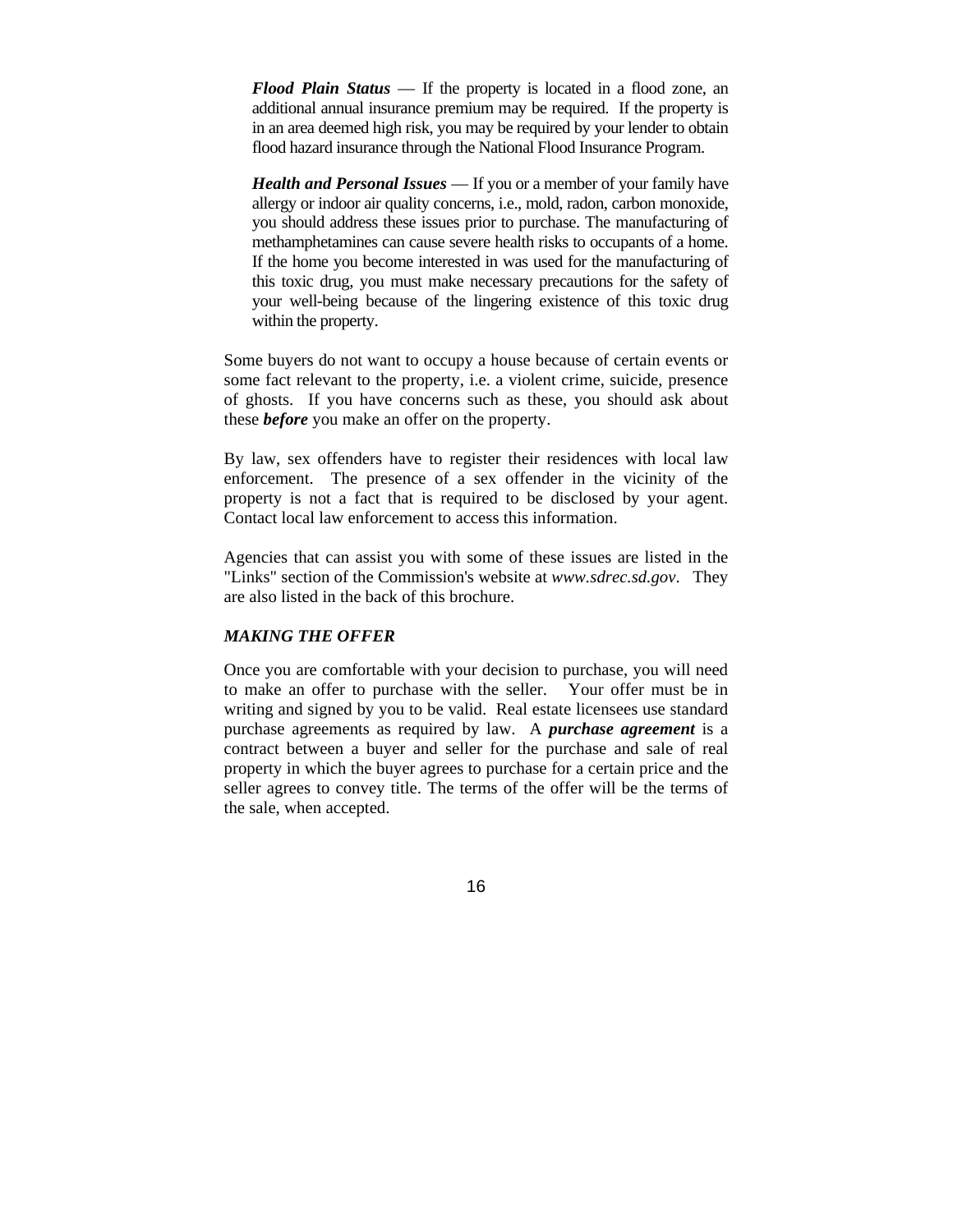Some items included in the purchase agreement are:

- $\triangleright$  Names of the buyer(s) and seller(s).
- $\triangleright$  The sales price.
- $\triangleright$  Method of payment, including earnest money, deposits, and amount paid at closing.
- $\triangleright$  Personal property (appliances, curtains, etc.) staying with the property is generally sold by bill of sale.
- $\triangleright$  The description (address and the legal description) of the property.
- $\triangleright$  Time period to arrange financing.
- $\triangleright$  Title insurance (Title insurance protects the buyer against title defects. It covers the whole term of possession of the property, not just until the owner takes possession. The lending agency often requires title insurance to be taken out to insure its interest in the property.)
- $\triangleright$  Closing date and possession date.
- $\triangleright$  Type of financing.
- $\triangleright$  Date and time of the signatures of the buyer(s) and seller(s).
- $\triangleright$  Contingencies.

Your agent can assist you with writing the offer, including contingencies, so that all your concerns can be addressed.

A *contingency* is a provision placed in the purchase agreement that requires the completion of a certain act or the happening of a particular event before that contract is binding. A contingency must be written clearly and precisely. **Be sure the offer is explained to you item by item before signing the contract.** Most real estate licensees are not attorneys, and cannot provide legal advice. If you have any questions or doubts about the clauses in the purchase agreement, you should seek legal counsel.

It is a common procedure for the buyer to pay a cash deposit (*earnest money*) to bind the buyer and show the seller that this is a sincere offer by the buyer. The earnest money is usually held by a broker in a real estate trust account, and is deposited by the next legal banking day after the offer is accepted. If the sale closes, the earnest money is applied to the total price of the property.

Your agent may wish to present your offer to the seller and the seller's agent, if the seller is represented. When your agent presents your offer, you will be assured that the seller has actually received the offer. In addition, your agent can further explain your offer and answer any questions about it.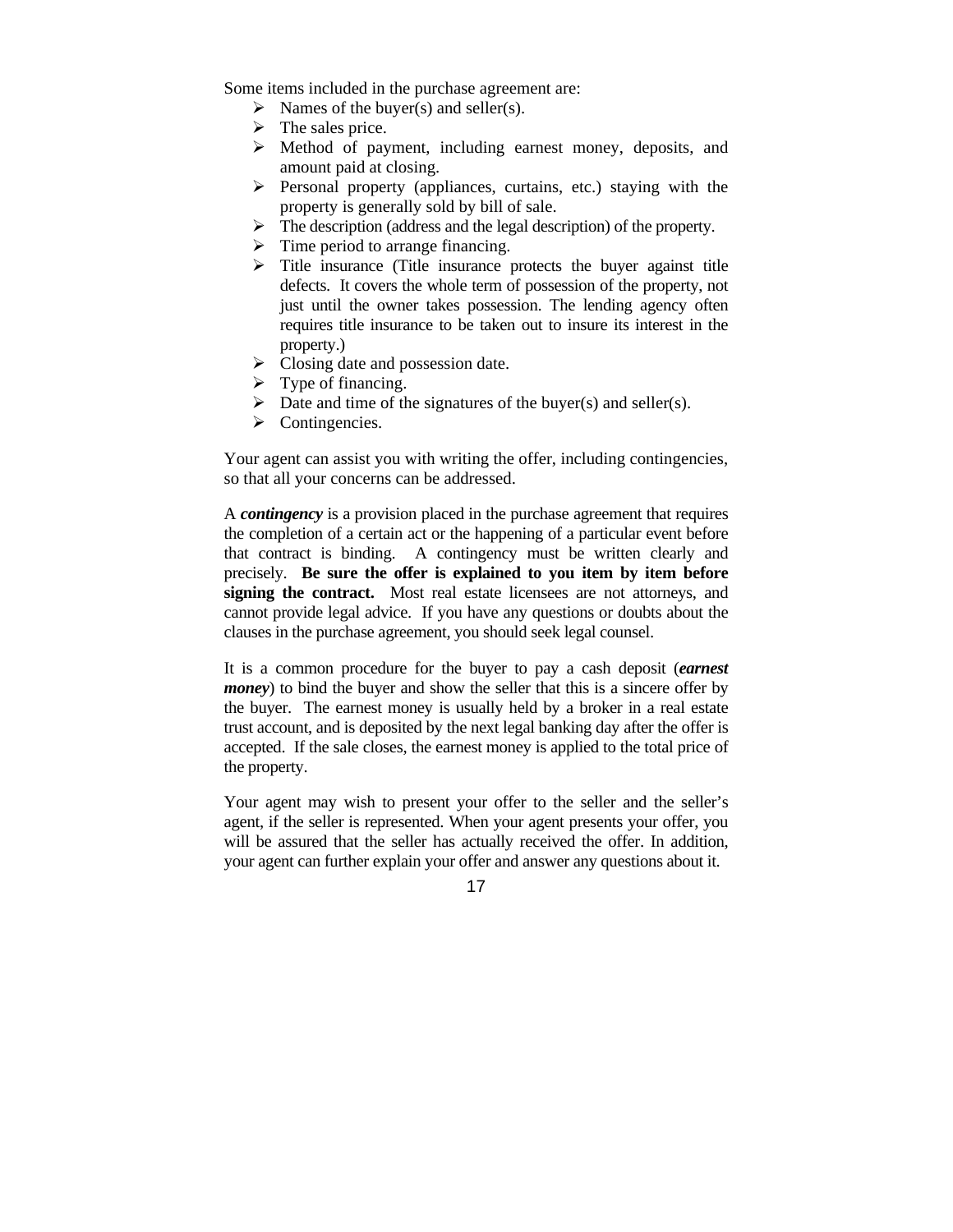If the offer is not accepted, or if the seller refuses to complete the transaction, or if the sale is not completed through no fault of yours, the earnest money will be refunded to you. If you do not follow through with the transaction after your offer is accepted by the seller, your earnest money may be forfeited, in addition to other possible legal remedies. *By law, if a transaction is not consummated, a broker may not disburse any funds held in the trust account, except pursuant to a written instruction of all parties to the transaction or pursuant to a court order.*

Earnest money disputes are one of the most common types of complaints brought to the attention of the Commission. Unless it can be shown that the broker has acted in a reckless manner by holding or disbursing the earnest money, the Real Estate Commission will not get involved in this type of problem. It is up to the buyer and seller to reach an agreement or get the matter resolved in civil court. If the dispute involves \$12,000 or less, it may be handled in Small Claims Court.

Once the purchase agreement has been prepared, the real estate licensee will take your offer to the seller or the seller's agent as soon as possible. If the seller accepts your offer, the contract becomes binding upon both parties. **If the real estate licensee tells you your offer has been accepted by the seller, make sure the seller has signed the purchase agreement. If the real estate licensee tells you the seller has verbally accepted your offer, you do not have a legal and binding contract.** Therefore, the seller could accept another offer if one would be presented.

Sellers don't always agree to some of the terms the buyer is proposing. When this happens, the seller can reject the offer or make a counteroffer. A *counteroffer* is a new offer made in response to an offer received by the buyer. This will change or alter the offer to purchase. The counteroffer is then presented to the buyer. If the counteroffer is not acceptable to the buyer, the buyer can make another offer to the seller. Sometimes negotiations can go back and forth several times before an agreement is reached. However, if negotiations continue for a considerable amount of time, the buyer may find a new property or the seller may accept another offer.

If you accept and sign a counteroffer, the offer is considered valid. An offer is not accepted unless it has been signed by both parties. **Remember, verbal acceptance will not bind any of the parties to the contract.**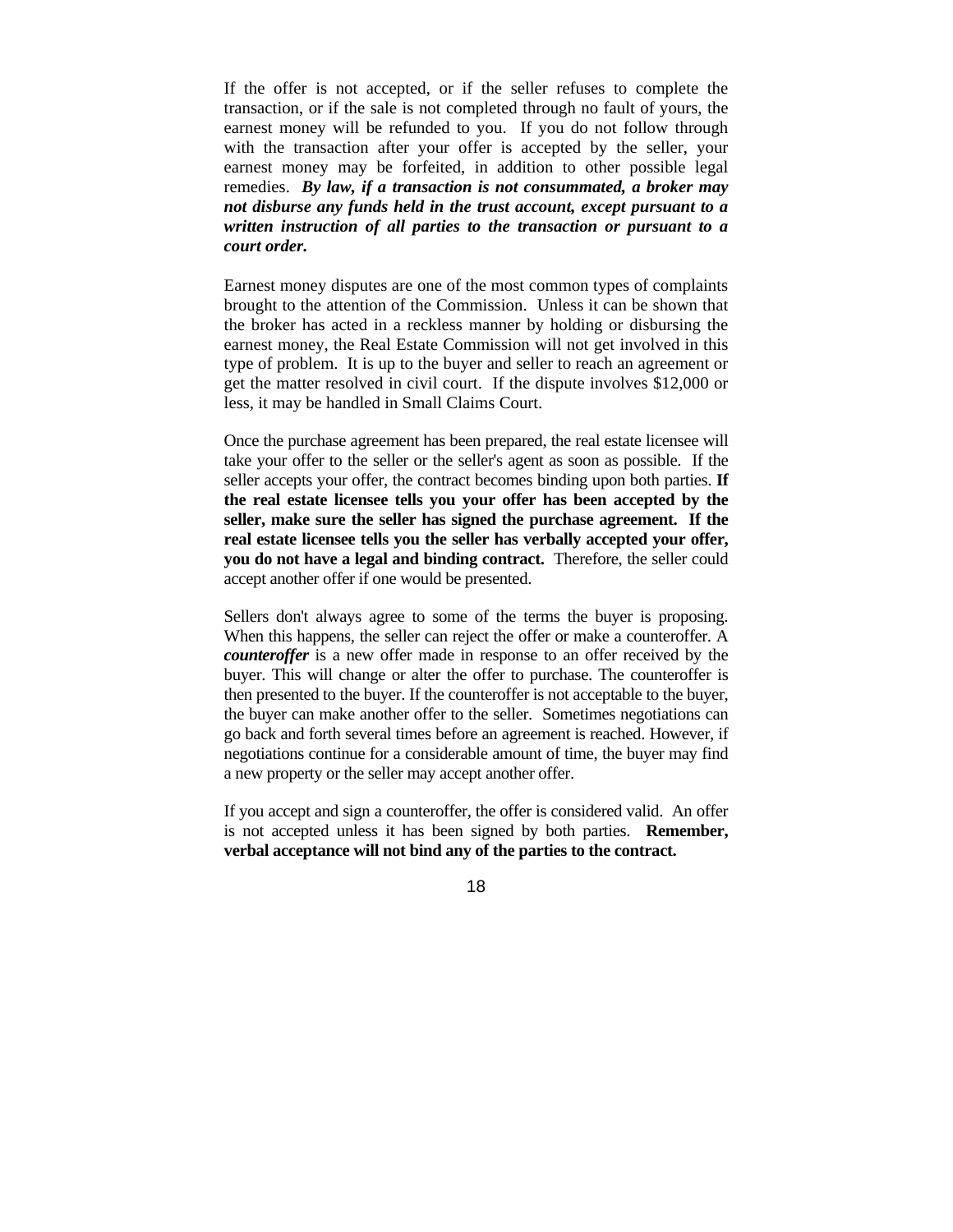**Keep in mind that** *ALL* **offers/counteroffers must be in writing and signed by both parties to be enforceable. The real estate licensee must give a copy of every offer and counteroffer to anyone signing the agreement.** 

**Seek legal advice if you have any questions about the documents you are asked to sign.** 

### *HOME INSPECTIONS*

A home inspection is a visual inspection and written evaluation of several components of a residential building, including the heating system, cooling system, plumbing system, electrical system, structural components, foundation, roof, and exterior and interior components. The purpose of the inspection is to evaluate the condition of the property and its components, and to inform the client, usually the buyer, of all observable defects. *Although not required by law, buyers are strongly encouraged to order a home inspection!* 

Home inspectors do not perform invasive procedures, but may probe structural components if deterioration is suspected or observed, provided such probing will not damage the component. Such probing will be made in accessible areas, and will not be required on finished surfaces. Evaluation of structural components are not structural engineering evaluations, but rather, inspections looking for evidence of a need for possible further evaluation by an engineer or other specialist. Depending on size and type of structure, a home inspection will vary in cost.

The home inspection does NOT address:

- $\triangleright$  the life expectancy of any component or system;
- $\triangleright$  the causes of the need for a major repair;
- $\triangleright$  the methods, materials, and costs of a major repair;
- $\triangleright$  the suitability of the property for any specialized use;
- $\triangleright$  compliance or non-compliance with applicable regulatory requirements;
- $\triangleright$  the market value of the property or its marketability;
- $\triangleright$  the advisability or inadvisability of purchase of the property;
- $\triangleright$  any component or system which was not observed;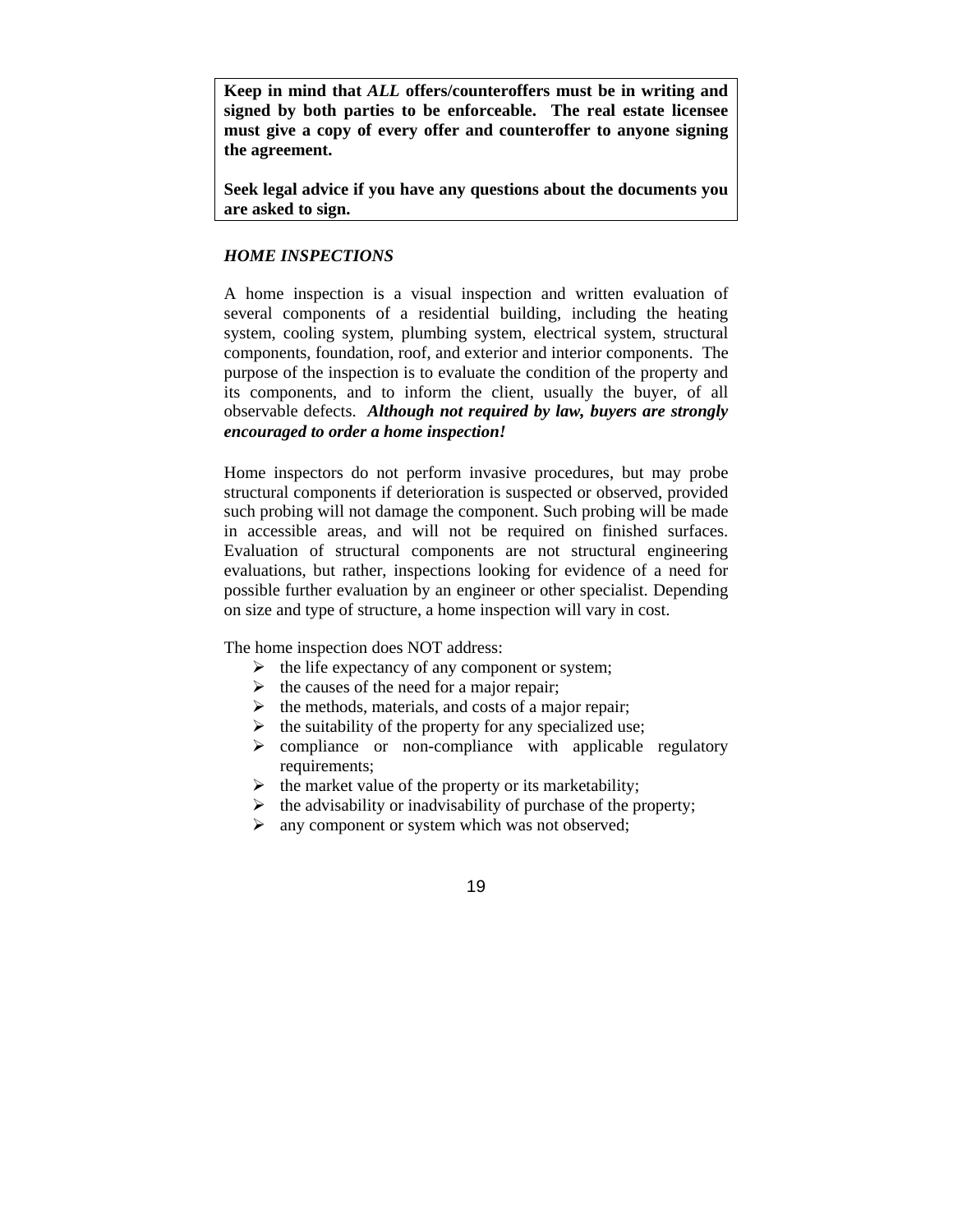- $\triangleright$  the presence or absence of pests such as wood damaging organisms, rodents, or insects; or
- $\triangleright$  cosmetic items, underground items, or items not permanently installed.

Home inspectors, like real estate agents, are licensed and regulated by the South Dakota Real Estate Commission. The purpose of the regulation is to establish standards for qualification of inspectors as well as for inspections and reporting.

Most real estate offices keep a list of home inspectors available for consumers. In addition, a list of licensed home inspectors can be found on the SDREC website.

An offer to purchase a home is often contingent upon the results of the home inspection. The written purchase agreement must define the timeframe in which the home inspection process should be completed. If the inspection reveals conditions unsatisfactory to the purchaser or unknown to the seller, further negotiation may be needed to determine the appropriate remedies. A buyer and seller may agree in writing that the seller will correct an existing condition, a buyer will accept an existing condition, OR both parties may agree upon a settlement. If a written agreement concerning the results of the inspection report cannot be reached within the specified time, the offer to purchase may be deemed null and void by the buyer.

### *CLOSING*

Once a buyer and seller have signed the purchase agreement, they are responsible for meeting the conditions of the agreement by the closing deadline. If all goes smoothly, the closing will take place on time.

Closing can take place at the broker's office, the title company, or the lending agency. The procedures usually are not controlled by statute, although certain aspects of the closing may be regulated by laws such as the federal Truth In Lending Act (TILA) or the Real Estate Settlement Procedures Act (RESPA). Under the provisions of TILA-RESPA, the lender is required provide the borrower specific information regarding settlement costs before the closing occurs.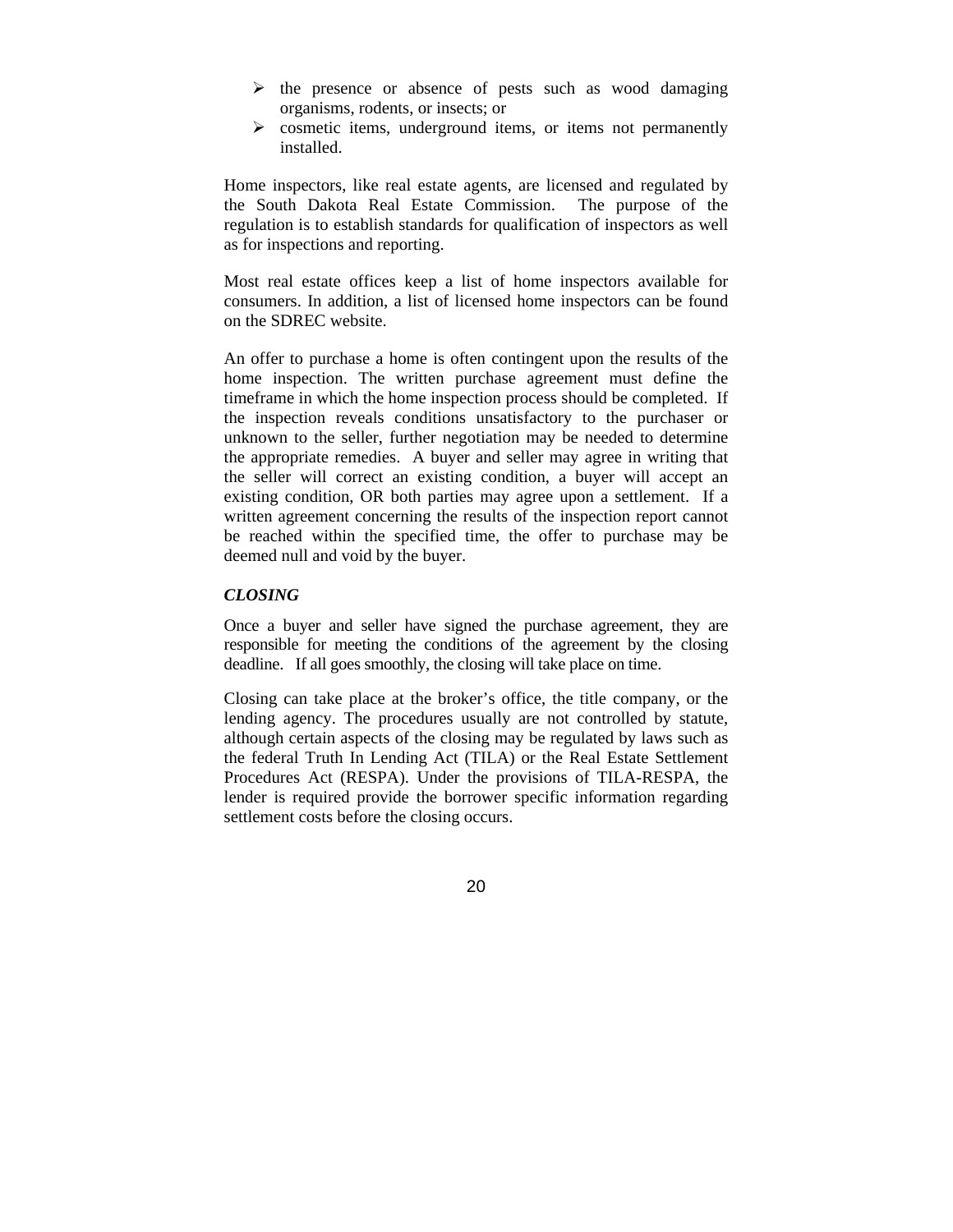Unless the terms of the purchase contract specify otherwise, it will be necessary for you to pay the down payment and closing costs. Buyer closing costs are the expenses of the sale that must be paid in addition to the purchase price. You will be expected to pay for the cost of preparing your financial papers, most recording fees, any appraisal fee, the cost of any survey, and any attorney fees which you have incurred. You may also be responsible for your agent's commission plus sales tax on the commission unless those amounts are to be paid from the proceeds of the sale. Title insurance can be paid by either buyer or seller, or the cost shared by both. It is used to furnish evidence of marketable title. The lender will notify you in advance what is required, to allow time to obtain a check or money order.

A closing statement detailing receipts and disbursements in the transaction will be furnished to you by the selling agent and to the seller by the listing agent. You should review the closing statement for accuracy and completeness. Any questions about the statement should be asked of the real estate licensee, the title company representative, or the lending agency representative. Ask these questions *BEFORE* you sign.

To establish your title to the property, the deed must be recorded in the county where the property is located. Make sure arrangements are made to have the deed filed as soon as possible after the closing.

Internal Revenue Service rules require settlement agents to report details of the closing to the IRS using Form 1099-B. Sales or exchanges of residences with four or fewer units must be reported.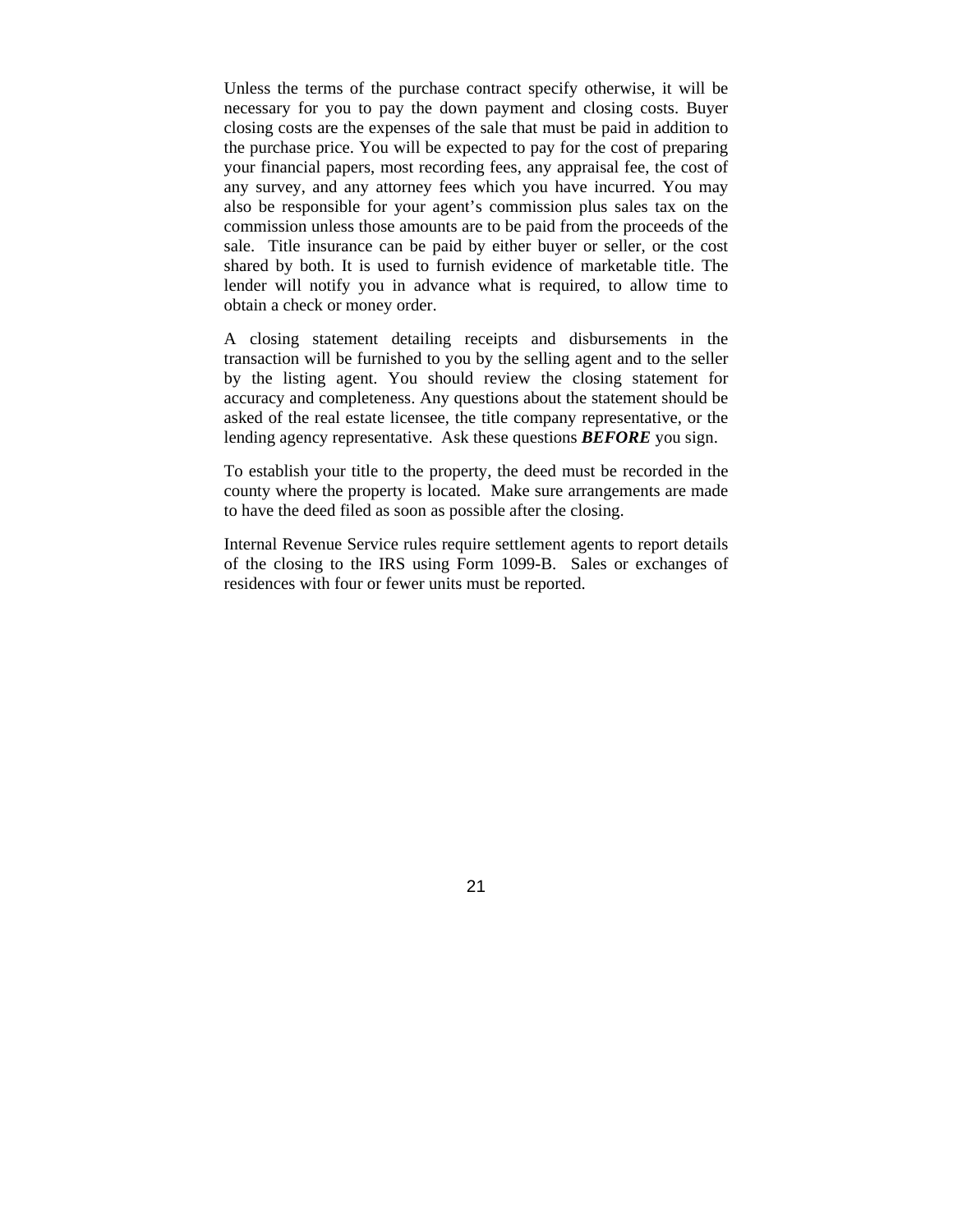# **FOR THE SELLER**

This section of the Real Estate Consumer Guide is related to the sale of real property. It is the intent of this section to provide you, the seller, with basic knowledge to assist you in the sale of your home.

### **SELLING YOUR HOME**

Now that you have made the decision to sell your home, you will need to decide if you will secure the services of a real estate licensee. If you elect to handle the sale yourself you will need to proceed with caution. Should your decision be to sell through a real estate licensee, you will be able to leave most of the work to your agent.

# **LICENSEE REPRESENTATION**

When dealing with a real estate licensee in the sale of your home, you are either a client or a customer of that licensee. A licensee has certain duties and obligations to assist you throughout the home selling process.

If you wish to be represented in the sale of your home, you will become a client of the licensee. The licensee chosen represents your interests. In some transactions, the buyer and seller will receive the real estate services from the same responsible broker or from licensees associated with that broker. In other transactions, there can be a written agreement in which the broker does not represent either party. In other transactions, neither party wishes to be represented. No matter what type of relationship exists between you and the broker, a written agreement must be entered into. The different types of relationships a licensee can offer you, the seller, are described in detail below.

#### *LICENSEE REPRESENTING THE SELLER*

Any licensee representing you, as the seller, has the following duties and obligations to you:

- $\triangleright$  To perform the terms of any written agreement made with you;
- $\triangleright$  To exercise reasonable skill and care for you;
- $\triangleright$  To promote your interest with the utmost good faith, loyalty, and fidelity, including:
	- Seeking a price and terms which are acceptable to you;

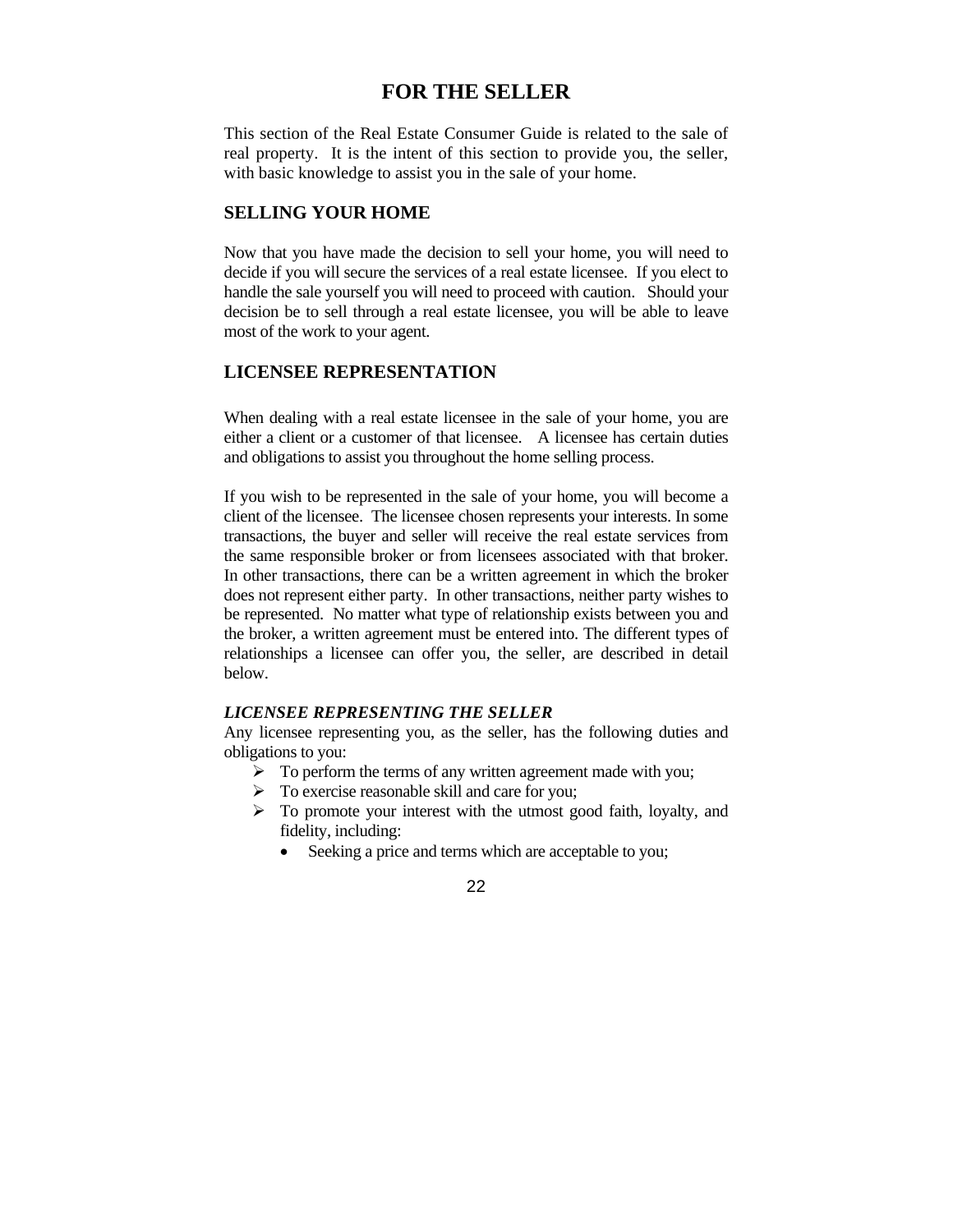- Presenting all written offers to and from you in a timely manner regardless of whether you are already a party to a contract to purchase
- Disclosing to you any adverse material facts known by the licensee;
- Advising you to obtain expert advice as to material matters about which the licensee knows but the specifics of which are beyond the expertise of the licensee;
- $\triangleright$  To account in a timely manner for all money and property received on your behalf;
- $\triangleright$  To comply with any applicable federal, state, and local laws, rules, regulations, and ordinances, including fair housing and civil rights statutes or regulations.

### *LICENSEE REPRESENTING THE BUYER AND THE SELLER*

When a licensee has a home listed for sale and also represents a buyer who wants to purchase the home, the licensee becomes a limited agent of the buyer and the seller. A licensee may act as a limited agent only with the informed written consent of the buyer and seller and has the following duties and obligations:

- $\triangleright$  To perform the terms of any written agreement made with the buyer and seller;
- $\triangleright$  To exercise reasonable skill and care for the buyer and seller;
- $\triangleright$  To present all written offers between the buyer and seller in a timely manner regardless of whether the buyer or seller is already a party to a contract to purchase property or is already a party to a contract or a letter of intent to lease;
- $\triangleright$  To disclose to the buyer and seller adverse material facts known by the licensee;
- $\triangleright$  To advise the buyer and seller to obtain expert advice as to material matters about which the licensee knows but the specifics of which are beyond the expertise of the licensee;
- $\triangleright$  To account in a timely manner for all money and property received;
- $\triangleright$  To comply with any applicable federal, state, and local laws, rules, regulations, and ordinances, including fair housing and civil rights statutes or regulations.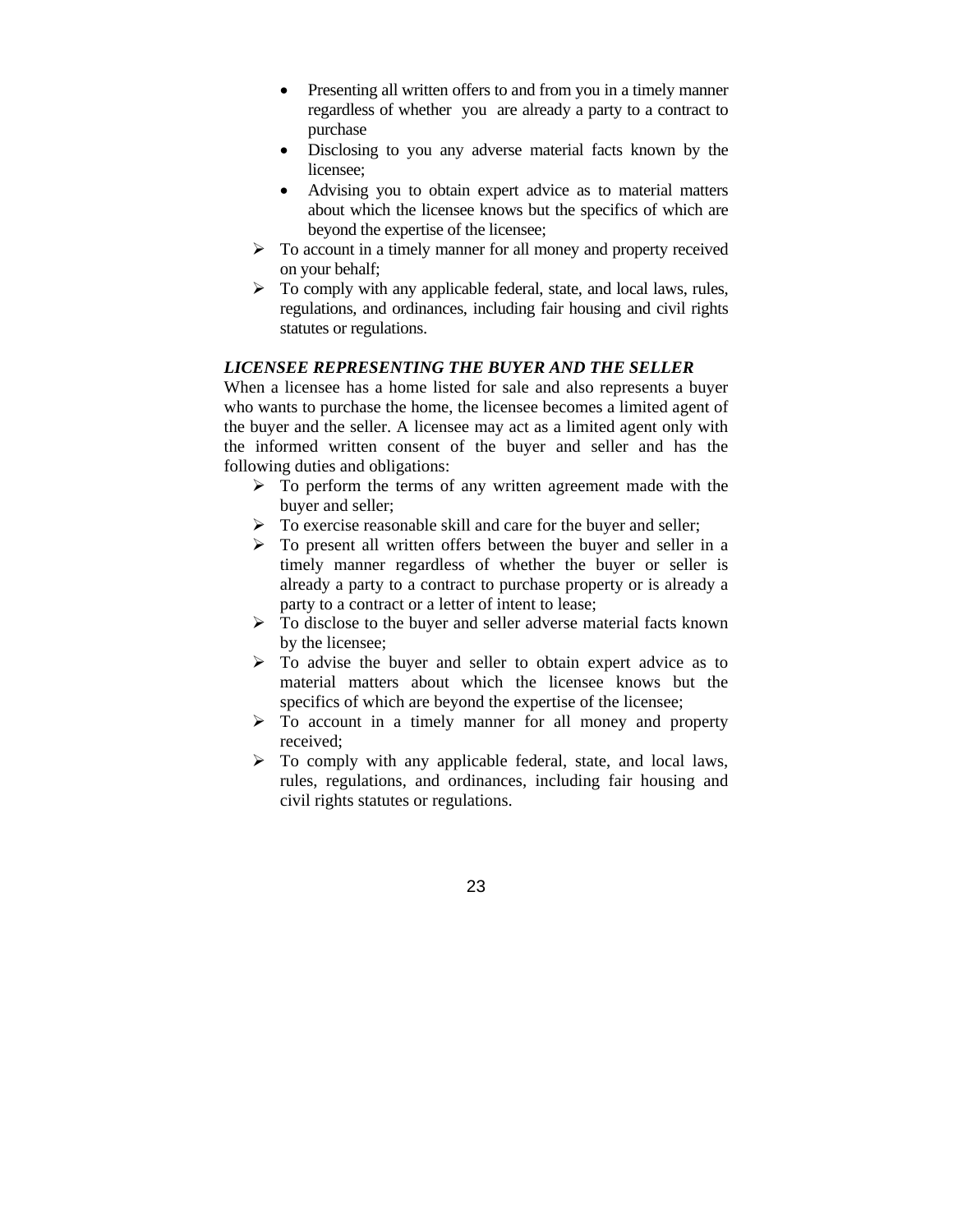When a licensee has a home listed for sale and another licensee associated with the same responsible broker represents a buyer who wants to purchase that home, those licensees must act as limited agents for that transaction, unless the responsible broker offers appointed agency.

# *LICENSEE REPRESENTING THE SELLER AS AN APPOINTED AGENT*

A licensee who has been selected by the responsible broker to act as an appointed agent for you owes the same duties and obligations as a licensee representing a seller described previously. Unlike limited agency, a license acting as an appointed agent for you can fully represent you if a buyer, who is represented by another licensee associated with the same responsible broker as your agent, becomes interested in your property.

# *LICENSEE ACTING AS A TRANSACTION BROKER*

Any licensee acting as a transaction broker to a seller has the following duties and obligations:

- $\triangleright$  To perform the terms of any written agreement made with you;
- $\triangleright$  To exercise reasonable skill and care for you;
- $\triangleright$  To present all offers in a timely manner;
- $\triangleright$  To account in a timely manner for all money and property received on your behalf;
- $\triangleright$  To comply with any applicable federal, state, and local laws, rules, regulations, and ordinances including fair housing and civil rights statutes or regulations;
- $\triangleright$  To disclose to you any adverse material facts known by the licensee.

A transaction broker may not advise any party to a transaction to the detriment of another party.

# *SELLER WHO DOES NOT WANT A WRITTEN RELATIONSHIP AGREEMENT WITH A LICENSEE*

You may choose not to utilize the services of a real estate licensee. In that instance, a listing agreement will not be entered into. If no written relationship exists between you and the licensee, you must be very careful as to not release any confidential information to the licensee.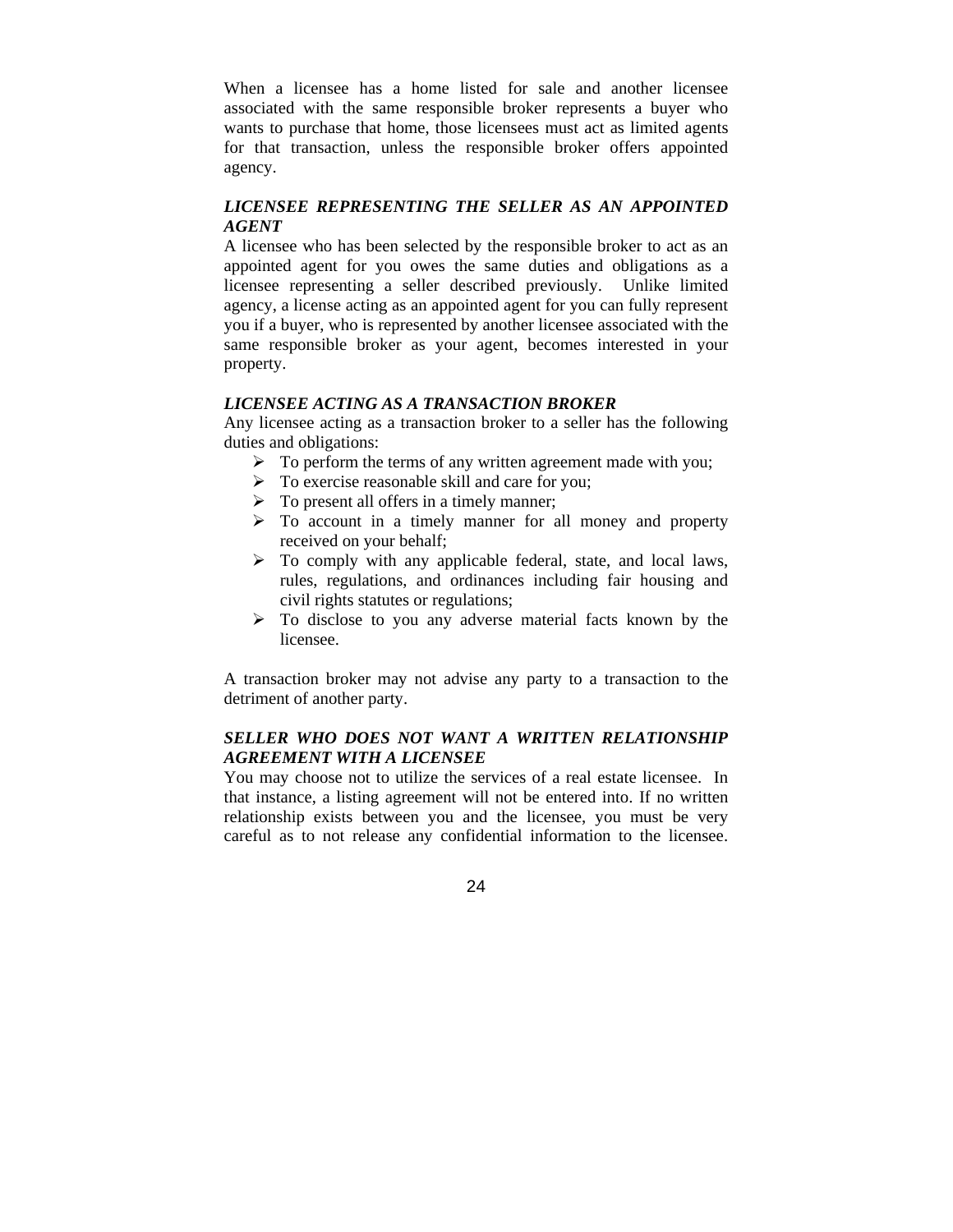You must assume that anything said to the licensee will be communicated to the buyer who is the licensee's client.

Since there are several legal documents involved in the sale of real estate, you may wish to work with an attorney to draft or interpret these documents.

# **FORMS**

A real estate transaction requires a variety of forms. You, as the seller, should be aware of the more commonly used forms in order to understand and protect your interests. If you have any doubts or concerns regarding any form, you should seek legal advice.

The first form presented to a potential seller is the *Real Estate Relationships Disclosure.* This is a form that describes agency and brokerage relationships available to the seller.

At the first substantive contact with you, the licensee is required by law to disclose, in writing, the types of agency and brokerage relationships available. An example of substantive contact would be your reasons for selling your home in which you may divulge any confidential personal or financial information, which if disclosed to a buyer, could harm your bargaining position.

The real estate relationships disclosure form is **NEITHER** a contract, **NOR** an addendum to a contract. By signing the form, you acknowledge that the licensee has discussed the types of brokerage services offered by the responsible broker. You will also acknowledge receipt of this consumer guide. If you decide not to be represented in the transaction, you will be asked to sign that acknowledgement as well. The licensee must provide a written copy of the disclosure to you.

If you and the real estate licensee consent to work together, you will need to enter into a written agreement with the licensee. The type of relationship agreed to determines the type of agreement used. The written agreement made between you and the real estate licensee is a legally binding contract, so please seek legal advice if you do not understand it thoroughly.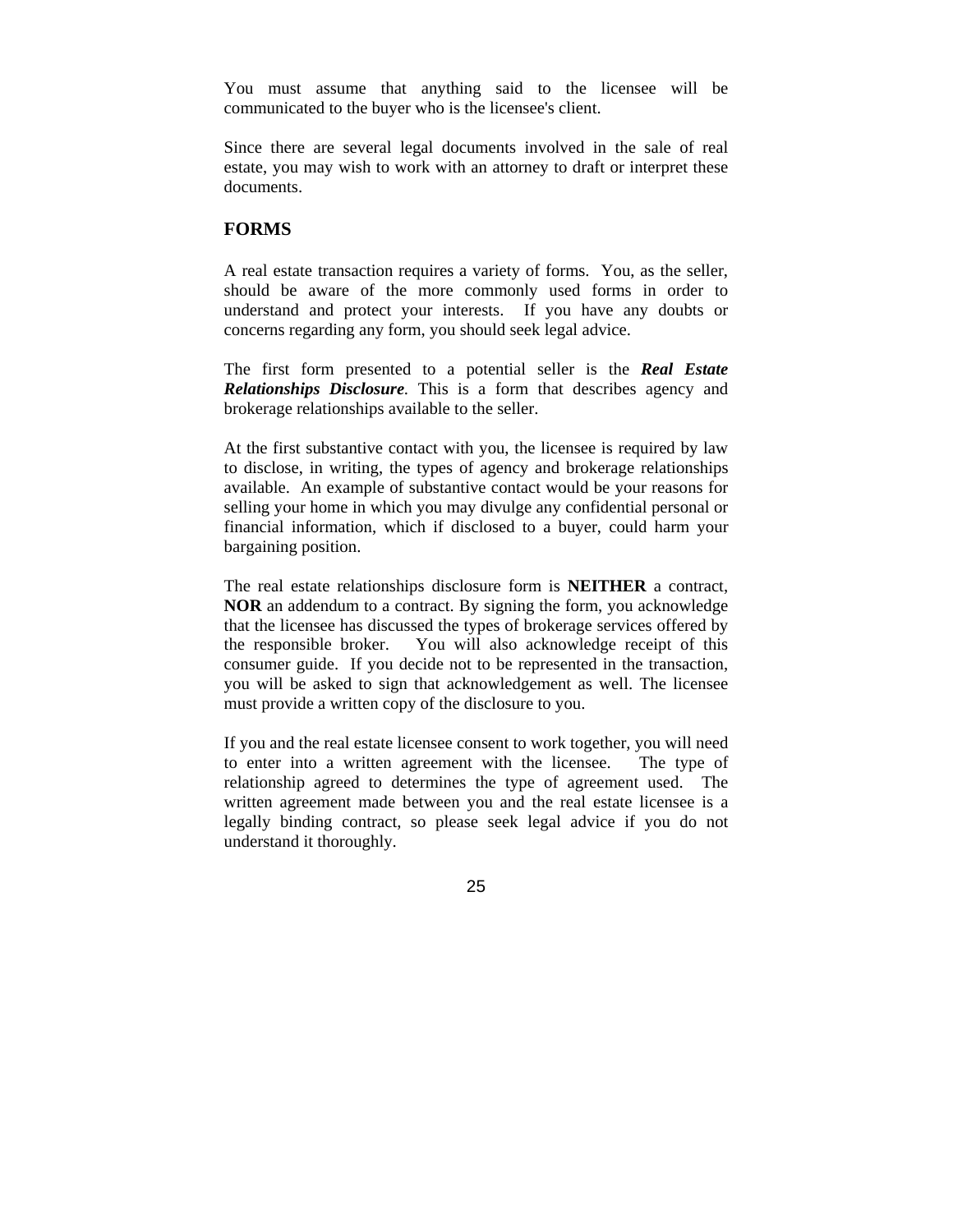An *agency agreement-owner* or *listing agreement* is a written contract between you and a responsible broker whereby you become a client of the broker and the real estate licensee you selected. This agreement employs the licensee to sell real estate on your terms within a given time, for which service you agree on the amount and method of compensation to be paid. In many instances, the compensation will be deducted from your proceeds of the sale. Keep in mind that the brokerage fee is negotiable when you are entering into a listing agreement.

The agreement further explains agency relationships in a real estate transaction and allows you to instruct your agent to act solely as your agent or a limited agent. If the responsible broker offers appointed agency, you may elect to choose that option. If you agree to limited and/or appointed agency, your agent is allowed to show your property to buyers who have buyer agency agreements with the responsible broker. If you select strictly seller representation, the broker and the broker's associates cannot show any properties to buyers who they have agreed to represent. Be aware that this option could limit the marketing of your property.

If you do not want the real estate licensee to act in a fiduciary capacity, you may enter into **a** *transaction broker agreement*, if the responsible broker offers this option*.* An example of this would be if you and a buyer have already reached an agreement and just want the broker to execute the paperwork. A transaction broker cannot advocate, nor negotiate for either party.

You will need to be aware of other forms used in a real estate transaction. These forms will be described throughout the remainder of this brochure.

### *DETERMINING THE LISTING PRICE*

You may already have a price in mind, but unless you have studied the market, you might erroneously price your property above or below market value. One of the most vital services your agent can render is that of offering his or her expertise to aid you in determining a marketable price for your property.

Whenever a listing is taken on a parcel of real property, it is appropriate for your agent to prepare an *estimated closing statement*.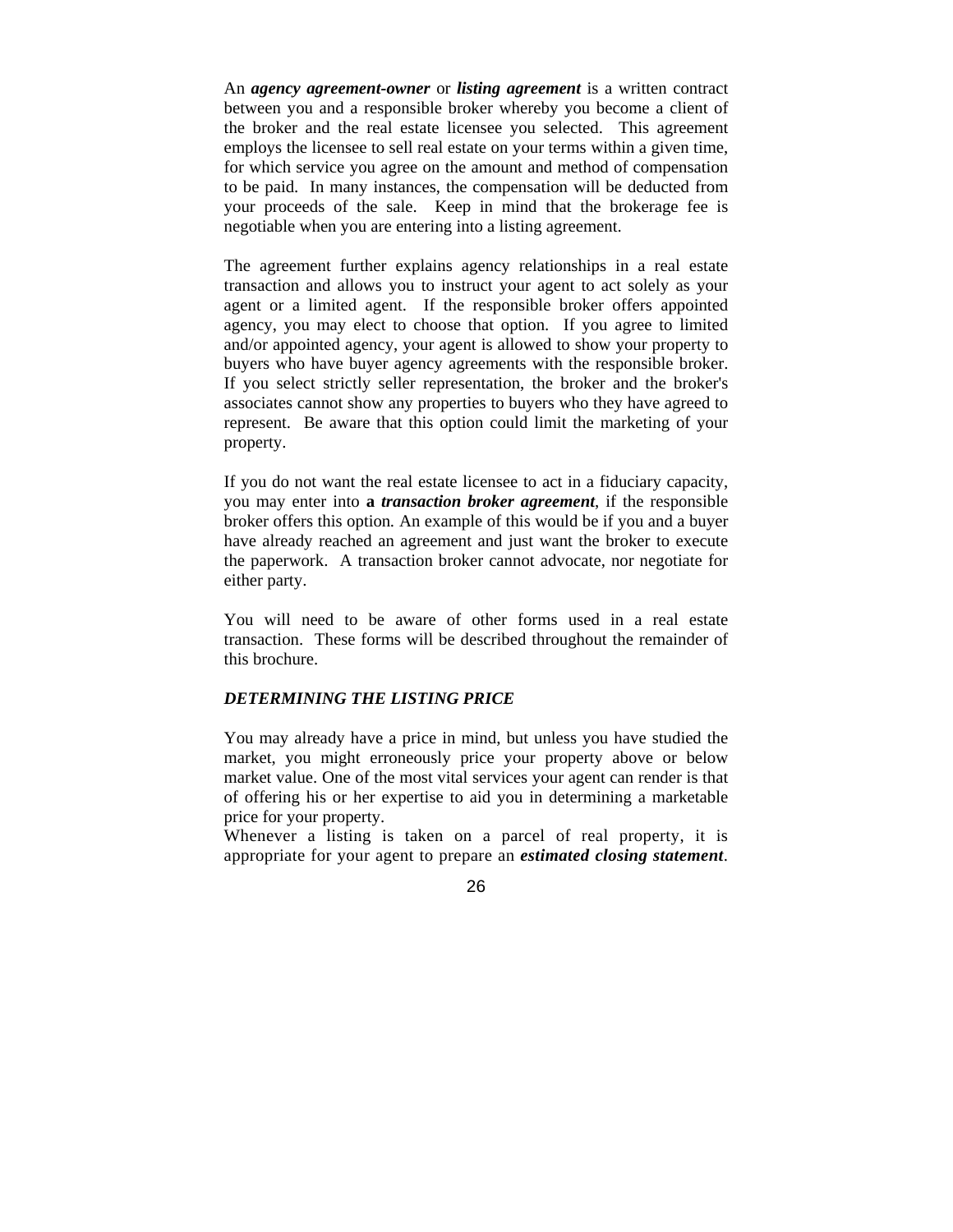Based upon the listed price and financing arrangements assumed in the listing agreement, this statement will show you what your estimated net proceeds could be when the sale of your home becomes final.

# *MARKETING YOUR PROPERTY*

Once you have selected and employed a real estate broker, the problem of marketing your property becomes largely that of your agent. Your agent's skill and knowledge in this area will substantiate why you chose a real estate professional to handle your sale.

Most likely your agent will utilize the local newspaper media, as well as real estate publications as marketing tools. Your agent may also encourage you to allow an *open house* to be held which will show your home to the public during established hours.

If your broker belongs to the Multiple Listing Service, you may wish to select that option on the listing agreement. By selecting this option, you are enabling your broker to allow licensees representing buyers the right to show your property to their clients. By utilizing this service, your property is exposed to more potential buyers. If you sell your property to one of these buyers, your broker will divide the commission with the broker of the buyer's agent as required by the Multiple Listing Service. Not all communities in South Dakota have this service, so check with your agent on its availability.

### *SELLER DISCLOSURE FORMS*

If your home falls under the disclosure requirements of property condition and/or lead-based paint disclosure, you will be presented with either one or both of these disclosure forms.

You will need to complete and sign the *sellers property condition disclosure statement* which will be furnished to the buyer *before the buyer makes a written offer*. Some sellers are reluctant to sign the property condition disclosure because they think they might be committing themselves to a contract. By signing the property condition disclosure, you are simply verifying that the information contained in the form is true to the best of your knowledge.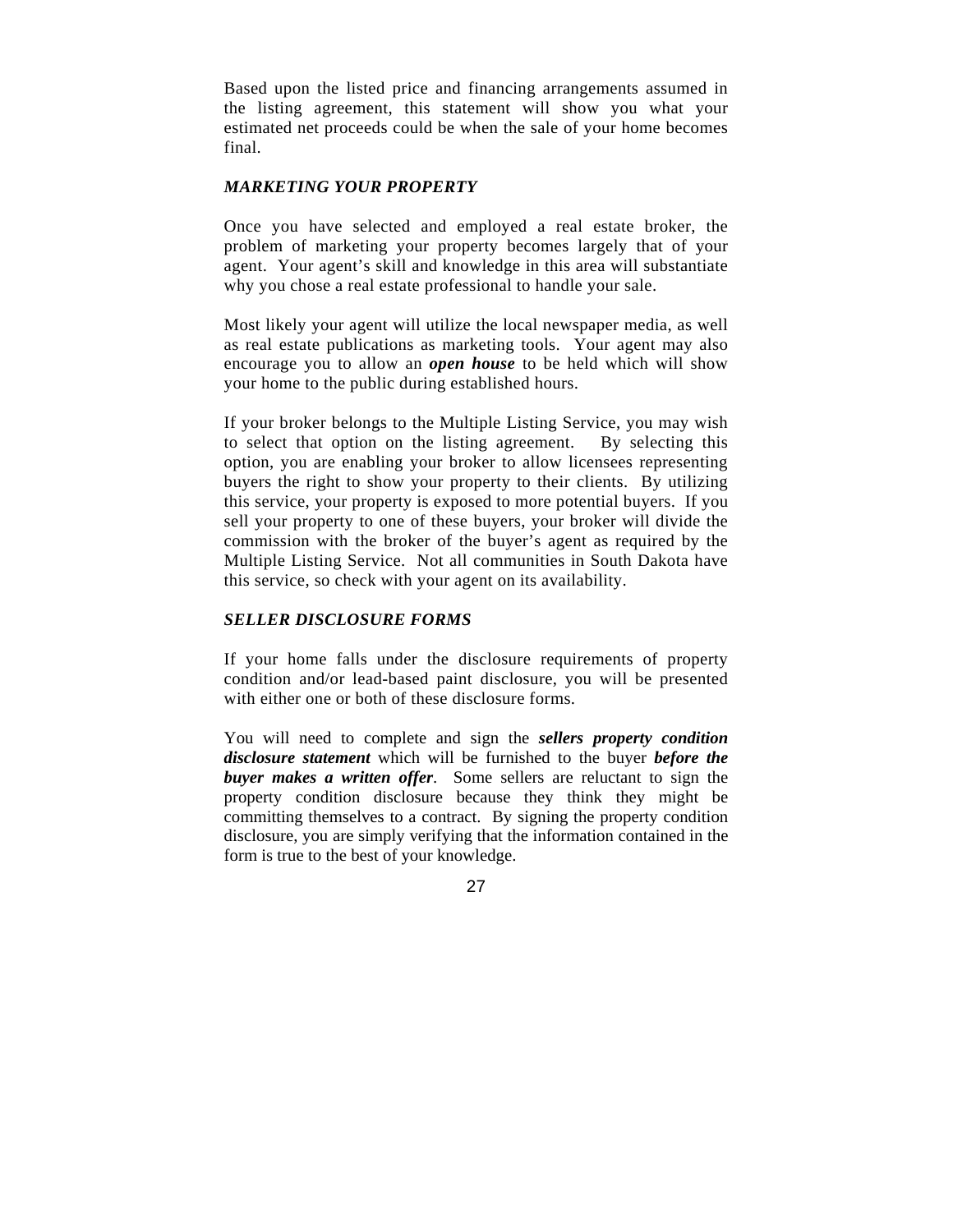The *lead-based paint disclosure form* is regulated by the U.S. Department of Housing and Urban Development (HUD). You must complete this form if your home was constructed before 1978.

*It is very important that you answer all disclosure forms truthfully.* If not, and the buyer finds a defect not disclosed by you or you have failed to complete the lead-based paint form, the buyer and/or HUD may have solid grounds to pursue legal action. Your agent can discuss the legal ramifications of not complying with disclosure requirement with you in further detail.

### *OFFER TO PURCHASE*

Once an interested buyer is found, a written offer to purchase your property will be prepared. Your agent will explain to you the process of receiving and reviewing offers. Do not be surprised if you are presented with offers which differ dramatically from your listed asking price. You agent is required by law to present all written offers to you for your consideration.

It is not uncommon for a buyer's agent to present the buyer's offer to you and your agent. When a buyer's agent presents the offer to you and your agent, be careful not to say anything that could harm your negotiating position. After presentation, the buyer's agent will leave and you will have an opportunity to discuss the offer with your agent.

Some items included in the offer to purchase:

- $\triangleright$  Names of the buyer(s) and seller(s)
- $\triangleright$  The price offered
- $\triangleright$  Method of payment, including earnest money deposit, amount of the cash down payment and details as to how the remainder of the purchase price will be financed (It is common procedure for the buyer to pay a cash deposit (*earnest money*) to bind the buyer and show the seller that this is a sincere offer by the buyer. The earnest money is usually held by a broker in a real estate trust account, and is deposited by the next legal banking day after the offer is accepted. If the sale closes, the earnest money is applied to the total price of the property.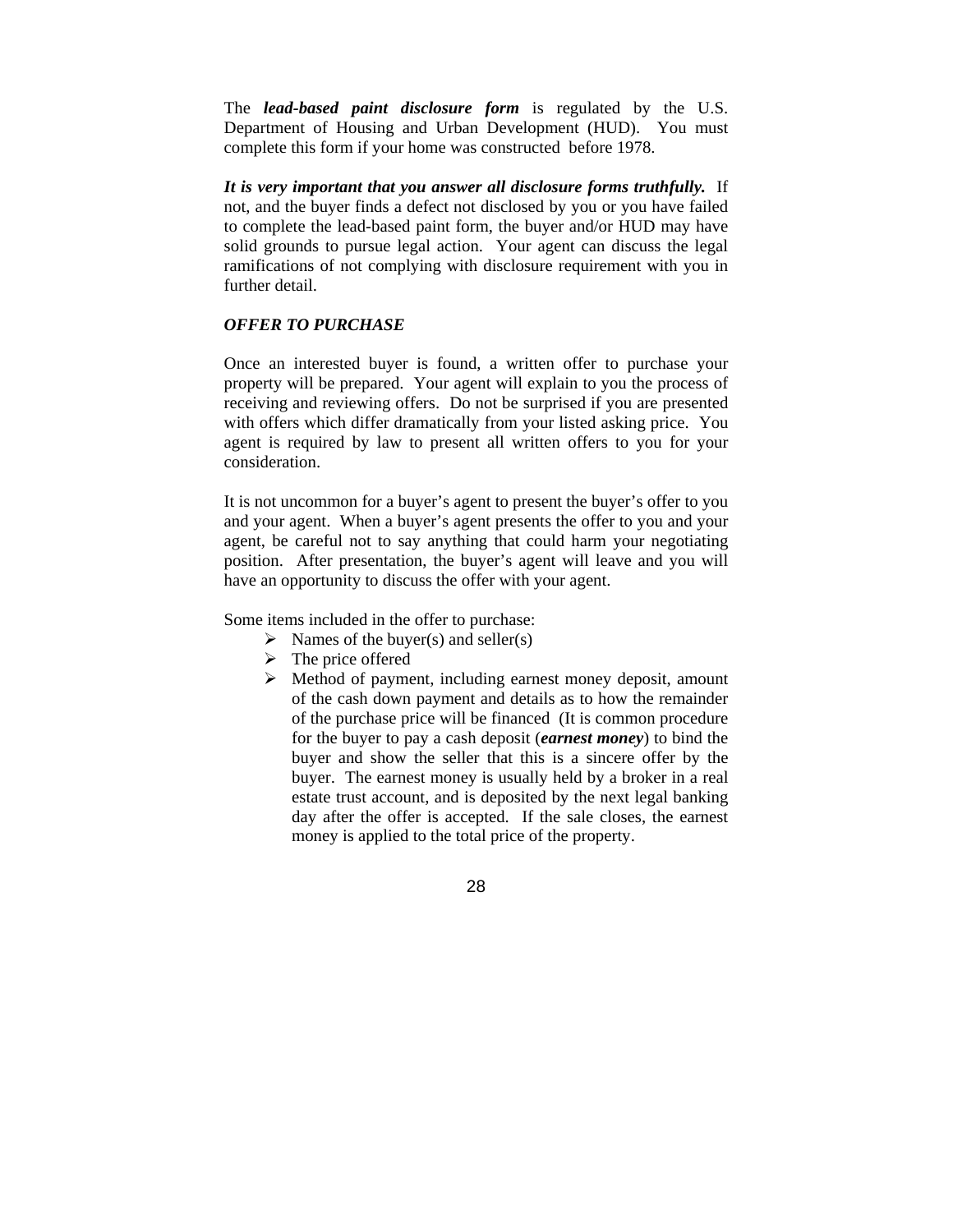- $\triangleright$  Personal property (appliances, curtains, etc.) staying with the property is generally sold by bill of sale
- $\triangleright$  The description (address and the legal description) of the property
- $\triangleright$  Time period to arrange financing
- $\triangleright$  Title insurance (Title insurance protects the buyer against title defects. It covers the whole term of possession of the property, not just until the owner takes possession. The lending agency often requires title insurance to be taken out to insure its interest in the property.)
- $\triangleright$  Closing and possession dates
- $\triangleright$  Type of financing
- $\triangleright$  Date and time of the signatures of the buyer(s) and seller(s)
- $\triangleright$  A list of the contingencies, which are conditions that must be fulfilled before the sale can take place

When you receive one or more offers to purchase your home, it is in your own best interest to give considerable time and attention to reviewing each offer carefully. Your agent will assist you in understanding the terms and conditions contained in the offer and if working on your behalf as a seller's or appointed agent, will provide you with any advice you request. You are under no obligation to accept any one offer over another.

Before you decide, you may wish to have your agent prepare a revised estimate of the net cash proceeds you would receive at closing, based on the sale price and financing arrangements stated in the offer.

Once an offer has been presented to you, you have three options: accept an offer exactly as it stands, make a counteroffer or reject the offer.

*Accepting an offer as it stands —* If you decide that you would like to accept an offer, be sure you know the precise meaning of each term in the written offer before you sign the document. Once you sign the offer agreeing to its terms, and your acceptance has been conveyed to the buyer, it becomes a legally binding contract.

Legally binding means both you and the buyer will be bound by the terms of the contract and must perform your respective obligations as stated. Your performance can be enforced in a court of law.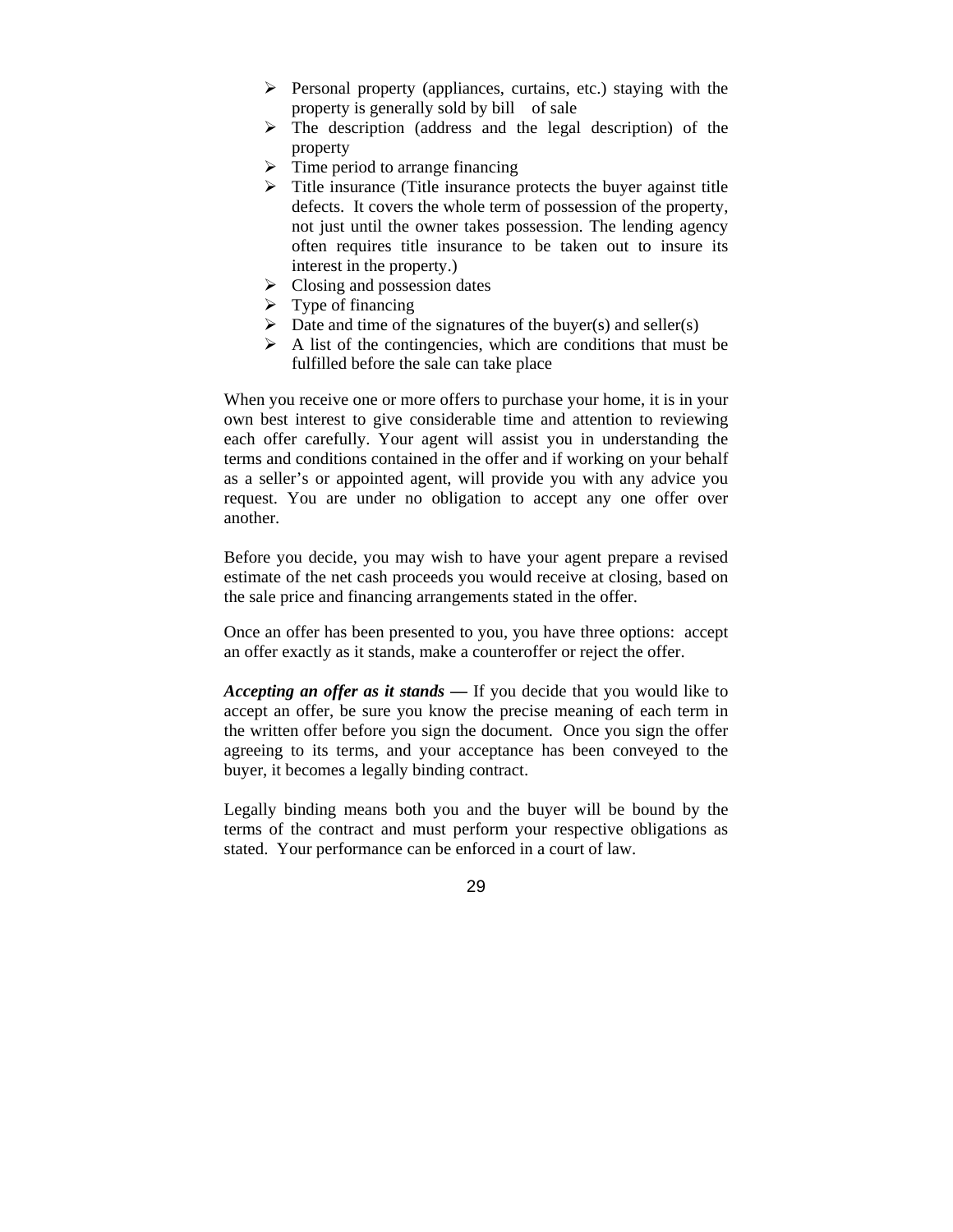If you are uncertain about any of the clauses contained in the offer, you may wish to seek legal counsel before signing the contract. However, keep the expiration date of the offer in mind if you decide to postpone acceptance.

*Making a counteroffer —* Sellers don't always agree to some of the terms the buyer is proposing. If you wish to change anything at all in the offer, you will need to make a counteroffer. A *counteroffer* is a new offer made in response to an offer received by the buyer. This will change or alter the offer to purchase. When the buyer receives your counteroffer, he or she may decide to make another counteroffer back to you. The process of counteroffers may continue until an agreement is reached or it becomes obvious that you and the buyer are unable to come to a meeting of the minds. If negotiations continue for a considerable amount of time, the buyer may find a new property or you may decide to accept another offer.

When you make a counteroffer, you are considered to have rejected the offer made by the buyer. If you accept and sign a counteroffer, the offer is considered valid. An offer is not accepted unless it has been signed by and communicated to both parties. **Remember, verbal acceptance will not bind any of the parties to the contract.** 

A risk in making a counteroffer is if a buyer should change his or her mind and reject the counteroffer, you do not have the option to return to the original offer and accept it.

**Keep in mind that** *ALL* **offers** *AND* **counteroffers must be in writing and signed by both parties to be enforceable. The real estate licensee must give a copy of every offer and counteroffer to anyone signing the agreement.** 

**Be sure every offer presented is explained to you item by item before signing so that you understand it fully. Seek legal advice if you have any questions about the documents you are asked to sign.**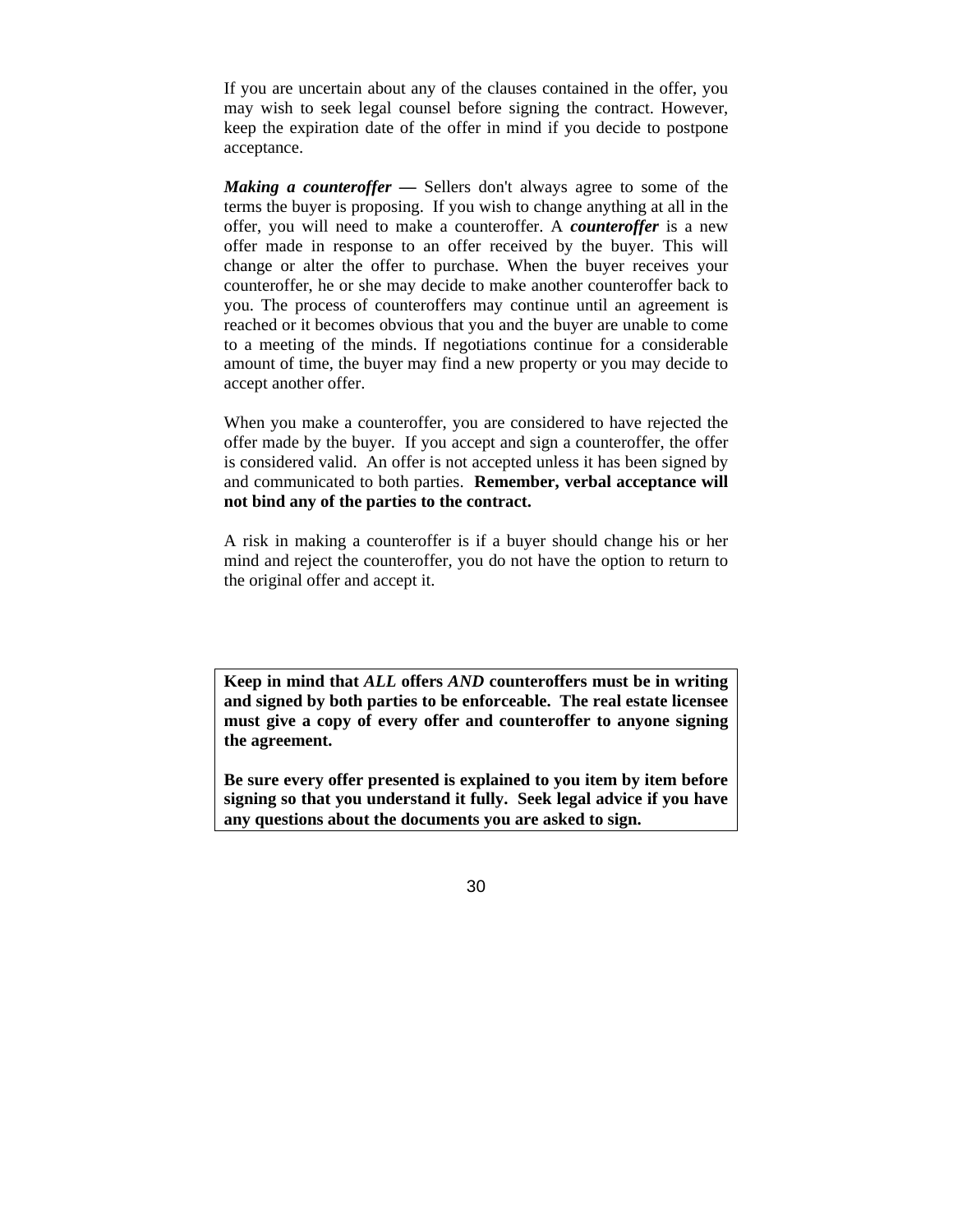*Rejecting the offer* — You are under no obligation to accept any offer or to make a counteroffer. However, if you reject an offer which exactly meets all the terms you agreed to in the listing agreement you signed with your agent, you may be legally obligated to pay your broker's commission plus sales tax. In a situation such as this, the agent's duty to find you a willing and able buyer, as stated in the listing agreement, is performed. Therefore, you have the duty to perform, as expressed in the listing agreement, by paying the commission.

Ultimately the decision to accept, counter or reject an offer is yours.

If the offer is not accepted, or if you refuse to complete the transaction, or if the sale is not completed through no fault of the buyer, the earnest money will be refunded to the buyer. If the buyer does not follow through with the transaction after the offer is accepted by you, the earnest money may be forfeited, in addition to other possible legal remedies. *By law, if a transaction is not consummated, a broker may not disburse any funds held in the trust account, except pursuant to a written instruction of all parties to the transaction or pursuant to a court order.*

Earnest money disputes are one of the most common types of complaints brought to the attention of the Commission. Unless it can be shown that the broker has acted in a reckless manner by holding or disbursing the earnest money, the Real Estate Commission will not get involved in this type of problem. It is up to the buyer and seller to reach an agreement or get the matter resolved in civil court. If the dispute involves \$12,000 or less, it may be handled in Small Claims Court.

The offer presented to you may contain one or more contingency clauses. A *contingency* is a provision placed in the purchase agreement that requires the completion of a certain act or the happening of a particular event before that contract is binding. A contingency must be written clearly and precisely. If you have any questions or doubts about the contingency clauses in the purchase agreement, you should seek legal counsel.

One of the most common contingencies you might encounter on the purchase agreement is one in which the buyer makes the sale conditional upon finding the exact amount and type of financing which will enable the buyer to purchase your home. Another typical contingency is one based on the sale of the buyer's home.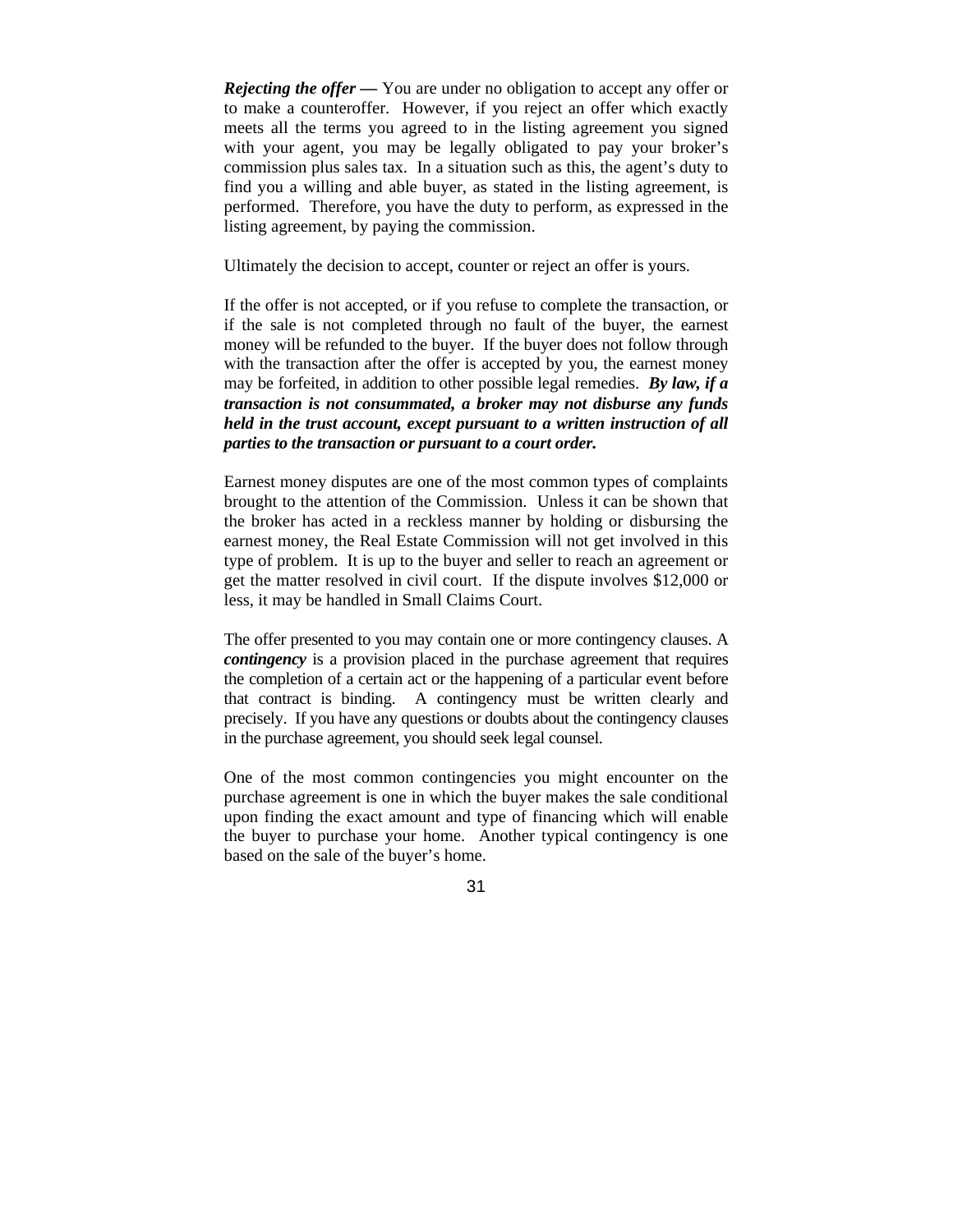An offer to purchase a home is often contingent upon the results of the *home inspection*. The written purchase agreement must define the timeframe in which the home inspection process should be completed. If the inspection reveals conditions unsatisfactory to the purchaser or unknown to the seller, further negotiation may be needed to determine the appropriate remedies. A buyer and seller may agree in writing that the seller will correct an existing condition, a buyer will accept an existing condition, OR both parties may agree upon a settlement. If a written agreement concerning the results of the inspection report cannot be reached within the specified time, the offer to purchase may be deemed null and void by the buyer.

*Make sure that an agreed upon time for contingency to be met is specified in the offer to purchase.* If one of the conditions contained in the contingency clause cannot be met after every reasonable effort has been made to do so, the contract ends and there is no legal obligation to complete the sale.

As a seller, you may wish to accept an offer containing a contingency clause yet still leave yourself free to consider other offers, in the event the buyer is unable to remove the contingency. You can do this by having the buyer agree to insert a time clause in the contract. A time clause will permit you to require the buyer to remove all contingencies within a short specified time period. If the buyer does not remove the contingencies within that time, the contract comes to an end and you are free to accept the second offer.

An offer to purchase will reveal how the buyer intends to finance the purchase of your property. If you currently have a mortgage loan on your home, you may be faced with one of two situations:

> *The buyer wants to pay cash and has no mortgage* — This situation will require you to pay off your existing mortgage and there will probably be an interest penalty for doing this. Having to pay an interest penalty will reduce the price you will receive for your home.

> *The buyer offers to assume, or take over, your remaining mortgage loan* — In this situation, before agreeing to allow the buyer to assume your mortgage loan, you should ensure that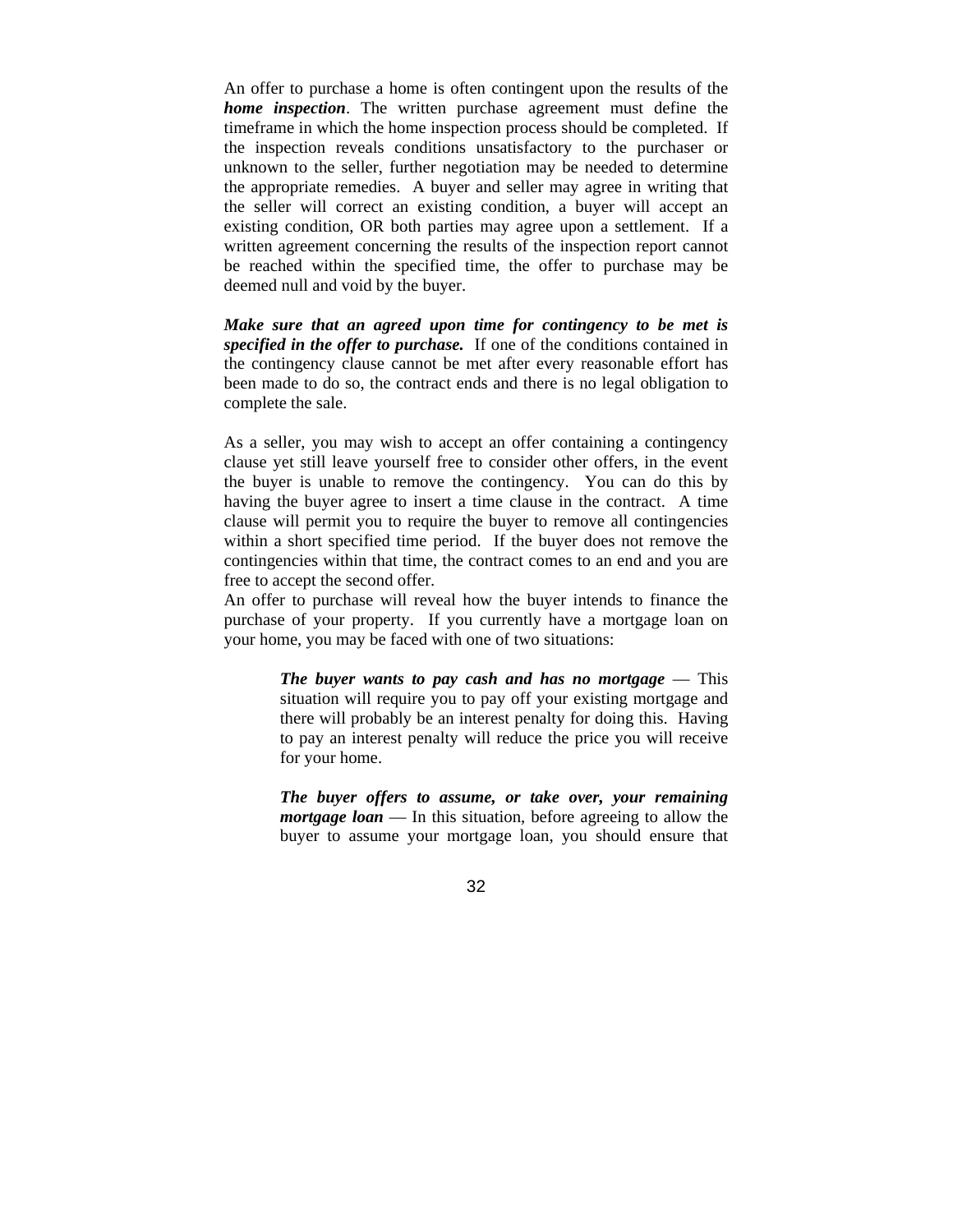your mortgage lender will release you from any future obligation to repay the monies owing if the buyer defaults on the loan.

If you have no existing mortgage, an offer by the buyer to pay all cash is ideal and, of course, would be your preference. However, the buyer's offer might state that part of the purchase price is to be paid in cash and part is to be paid in payments over a specified period of time at a specified interest rate. In effect, the buyer would be asking you to become the lender.

When you are considering an offer containing a request to finance, think about whether or not you want the responsibility of collecting payment over an extended period of time. If you do feel comfortable with such an arrangement, be sure that you verify the buyer's source of income and credit history before making a decision. Ask your agent or a financial counselor to fully explain the financial significance and the possible consequences of the terms offered.

#### *SELLER BEWARE!*

It is strongly recommended that you secure competent advice from a real estate agent or legal counsel before finalizing any real estate contract. This recommendation is much more urgent when a seller is exposed to unusual financing arrangements and techniques proposed by the buyer that could jeopardize you financially.

Be wary of offers which require any of the following:

- $\triangleright$  no cash paid as a down payment
- $\triangleright$  offer made without earnest money deposit
- $\triangleright$  promissory note as earnest money
- $\triangleright$  an amount of cash being returned to the buyer
- $\triangleright$  sharing of your equity
- $\triangleright$  a promissory note without a registered mortgage
- $\triangleright$  agreeing to withhold the registration of the mortgage
- $\triangleright$  your securing a new loan before closing terms said to be included, but which are not written in the offer
- $\triangleright$  concealing information from a lending institution
- $\triangleright$  certain lease purchase plans
- $\triangleright$  early possession by the buyer
- $\triangleright$  buyer's closing costs to be paid by you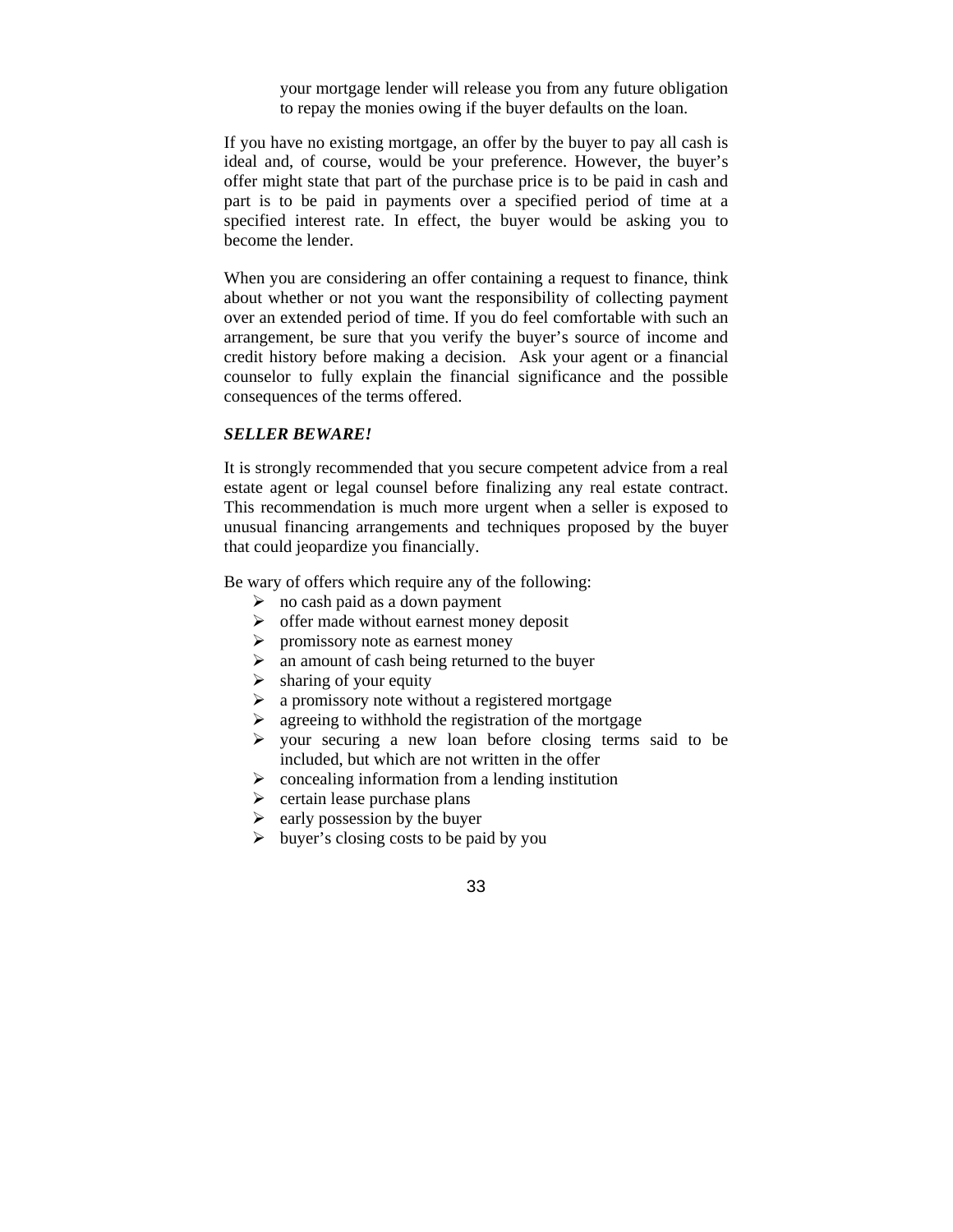### *CLOSING THE DEAL*

Once a buyer and seller have signed the purchase agreement, they are responsible for meeting the conditions of the agreement by the closing deadline. If all goes smoothly, the closing will take place on time.

Closing can take place at the broker's office, the title company, or the lending agency. The procedures usually are not controlled by statute, although certain aspects of the closing may be regulated by laws such as the federal Truth in Lending Act (TILA) or Real Estate Settlement Procedures Act (RESPA). Under the provisions of TILA-RESPA, you will receive a copy of your settlement statement detailing your receipts and disbursements involved in the sale.

You are probably wondering what costs you can expect in the sale of your home. In many cases, if an item is not covered in the terms of the contract, the law will prevail. The offer to purchase can spell out responsibility regarding payment of expenses at settlement. Unless the terms of the contract specify otherwise, you are expected to pay the cost of the transfer taxes, the real estate commission, sales tax on the commission, any attorney fees incurred by you, and a prorated share of the real estate taxes, insurance and utility bills up to the day of the settlement. Title insurance can be paid by either buyer or seller, or the cost shared by both. It is used to furnish evidence of marketable title.

Internal Revenue Service rules require settlement agents to report details of the closing to the IRS using Form 1099-B. Sales or exchanges of residences with four or fewer units must be reported.

Any questions about the settlement statement should be asked of the real estate licensee, the title company representative, or the lending agency representative. Ask these questions *BEFORE* you sign.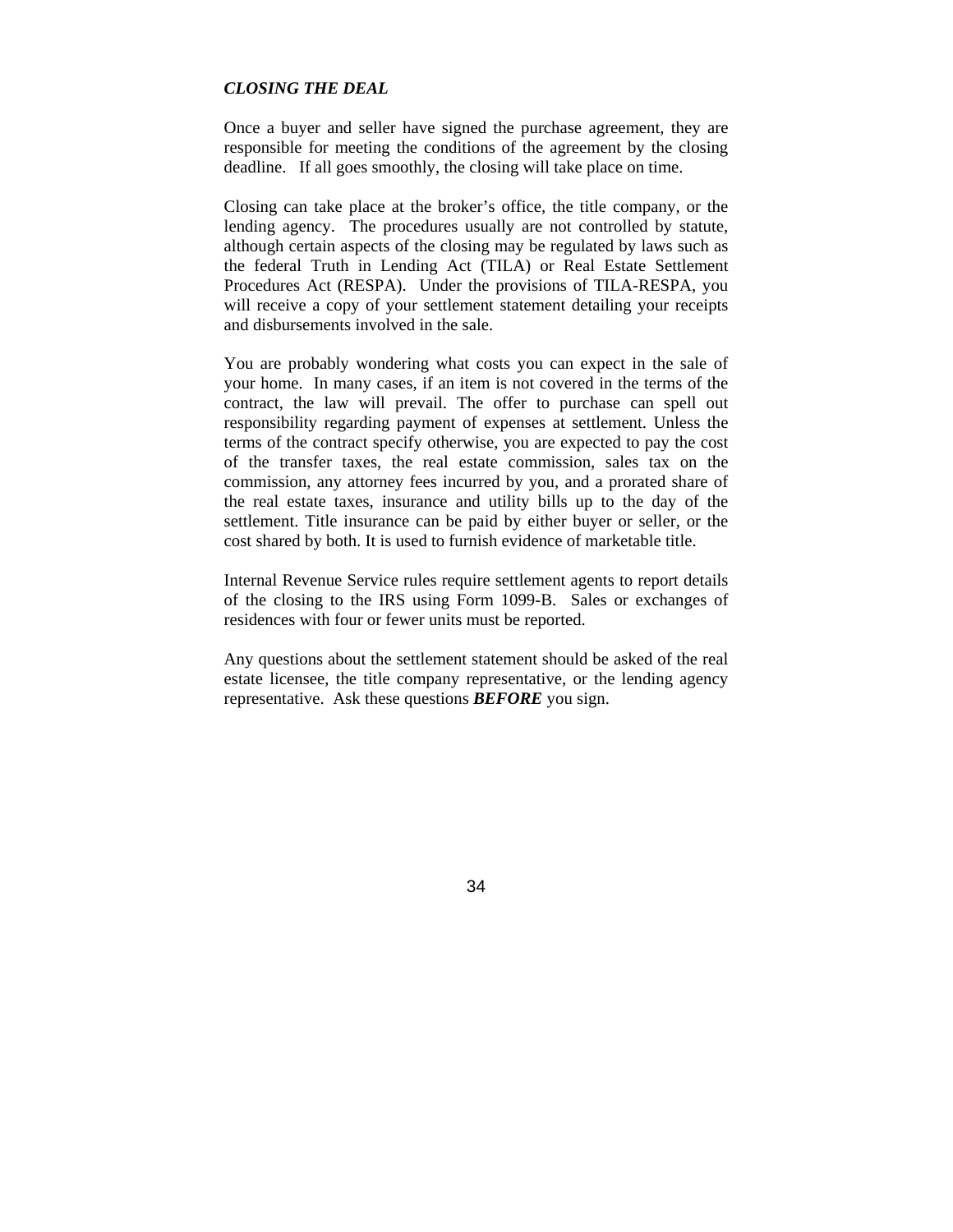# **COMPLAINTS AND PROBLEMS**

The South Dakota Real Estate Commission is charged with the responsibility of investigating complaints, which are brought to its attention involving real estate licensees, whereby misconduct is alleged. *The Commission's jurisdictional authority covers disciplinary action over the license of the licensees involved in the complaint***.** The Commission may not force a licensee or a buyer to specifically perform under the terms of a contract, nor may it award damages. These problems would have to be settled by a court of law in a civil action brought by you. If the dispute involves \$12,000 or less, the matter may be settled in Small Claims Court.

# *COMPLAINT PROCEDURE*

The South Dakota Real Estate Commission furnishes the complaint forms to the person registering the complaint. All complaints must be in writing in order for the Commission to investigate. The complaint must have a clear and concise statement of the facts, with supporting documentation. It is very important to include copies of all the documents in your transaction file. What may seem unimportant to the complainant may actually be a relevant piece of information for the Commission.

When a complaint is filed against a licensee, a copy of the complaint is forwarded to the licensee. The licensee must file an answer on forms furnished by the Commission within 20 days from receipt of the complaint. This answer must be in written affidavit form, be properly certified, and contain the licensee's factual response.

The licensee's response is filed with the Commission. A copy of the licensee's answer is forwarded to the person registering the complaint, and the Commission's staff investigates the matter. Priority of investigation is normally based on the date of receipt of the complaint.

The complaint, answer, and investigative report are submitted to the Real Estate Commission for its review. The Commission may dismiss a complaint that lacks merit, is frivolous, or does not constitute grounds for disciplinary action. If the Commission determines there has been a violation of license law or administrative rule, they make take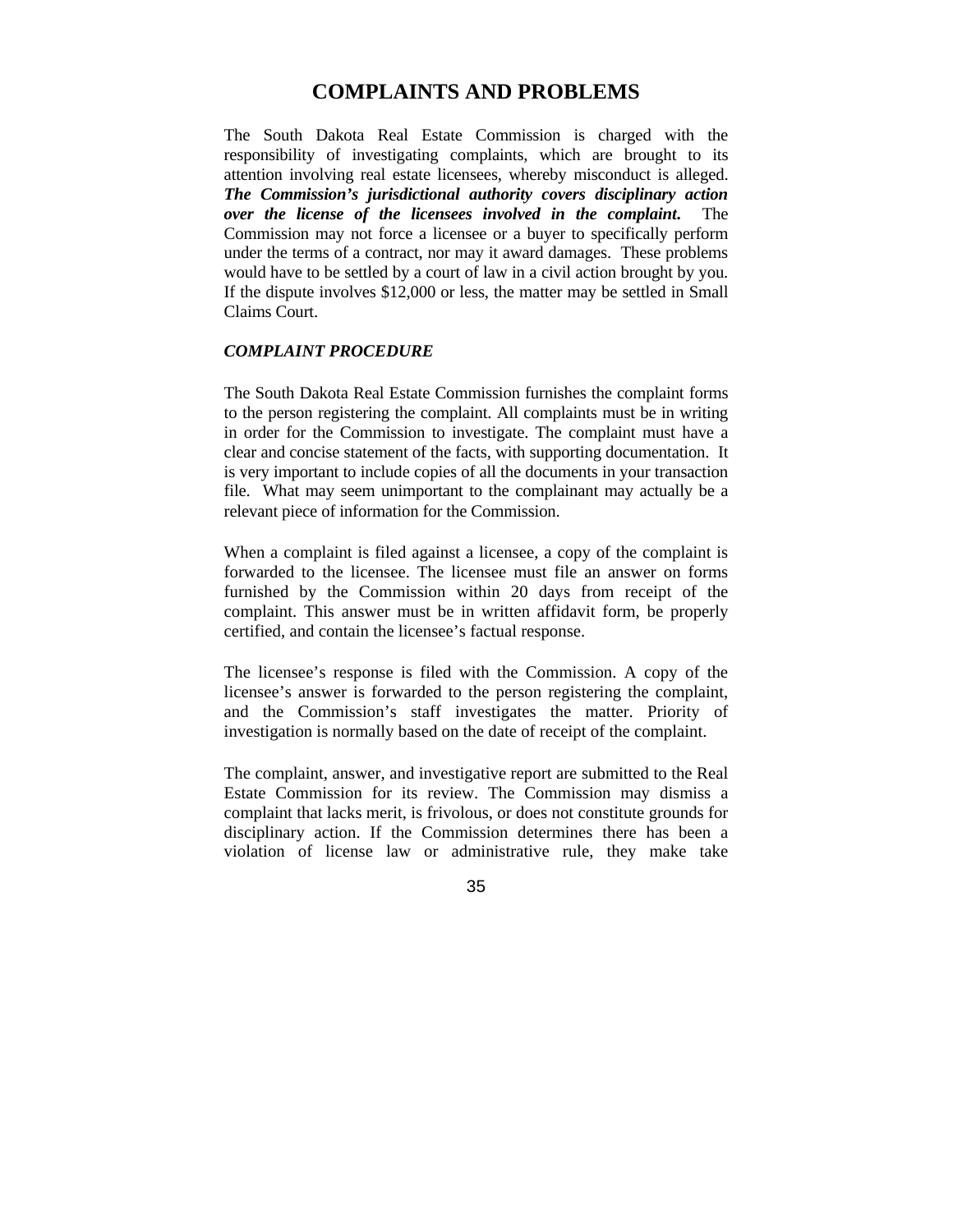disciplinary action against the licensee. Disciplinary action may take the form of a letter of reprimand, suspension or revocation of license, additional education, monetary penalty, or a combination thereof.

# **REAL ESTATE RECOVERY FUND**

The Real Estate Recovery Fund was established by the South Dakota Legislature to provide compensation to a consumer who has been intentionally harmed by the improper and dishonest conduct of a real estate licensee.

To be eligible to receive a payment from the Recovery Fund, a consumer must have already obtained a civil judgment against the real estate licensee and have tried and failed to collect on the judgment.

A consumer must file a verified application in the circuit court, sixth circuit, Hughes County, for an order directing payment out of the real estate recovery fund of the amount of actual and direct loss in the transaction up to \$15,000.

It is important to understand that a claim made against the recovery fund is paid by the SD Real Estate Commission ONLY as a result of a court order. Consumers are strongly advised to seek legal counsel for assistance with this process.

# **DISCRIMINATION**

The South Dakota Human Relations Act, Federal Fair Housing Act, and Fair Housing Act Amendments prohibit discrimination in housing.

It is unlawful for:

(1) an owner (or representative of an owner) to refuse to sell, rent or lease any property; to treat people differently in the terms or conditions of any sale, rental or lease; to ask questions, make records, print signs or advertise in a manner that discriminates on the basis of race, color, creed, religion, sex, ancestry, disability, familial status or national origin.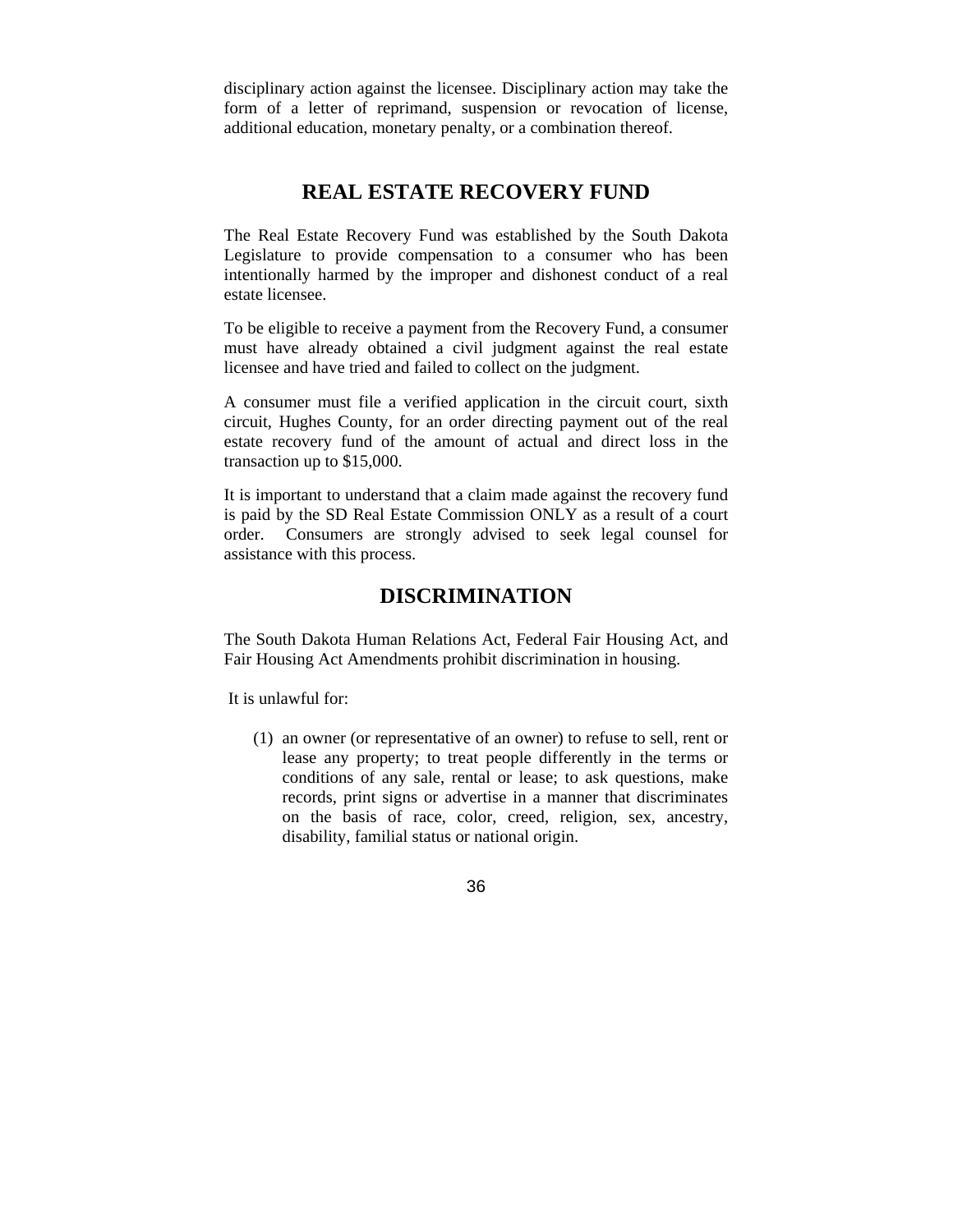(2) Any person, bank, mortgage company, insurance company or other financial institution to discriminate in the lending of money to buy, build or repair property.

### *EXEMPTIONS*

State law exempts dwellings with no more than two families if the owner lives in one of the units. Federal law applies to dwellings with four or more units.

Familial status exempts housing units where state and federal programs are specifically for the elderly; 100% of occupants are over 62; or if facilities and services are designed and advertised for the elderly and 80% of the units have at least one person over 55.

After 1991, all new apartment units must be constructed to allow ground floor access and access to common use areas by the disabled, unless terrain is prohibitive. If a person feels they have been discriminated against because of membership in a protected category, they should contact the South Dakota Division of Human Rights.

# **REFERRAL GUIDE**

SD Attorney General's Office Website: http://atg.sd.gov Consumer hotline number (toll free): 800-300-1986; Fax: 773-7163

Environmental Protection Agency Website: www.epa.gov Telephone (Toll Free): 800-227-8917

Federal Emergency Management Agency Website: www.fema.gov Telephone (Toll Free): 800-621-FEMA (3362)

South Dakota Methamphetamine Awareness and Prevention Program Website: www.mappsd.org

Legislative Research Council (SD Codified Laws and Administrative Rules) Website: http://legis.state.sd.us/index.cfm Telephone: 605-773-3251; Fax: 605-773-4576

<sup>37</sup>